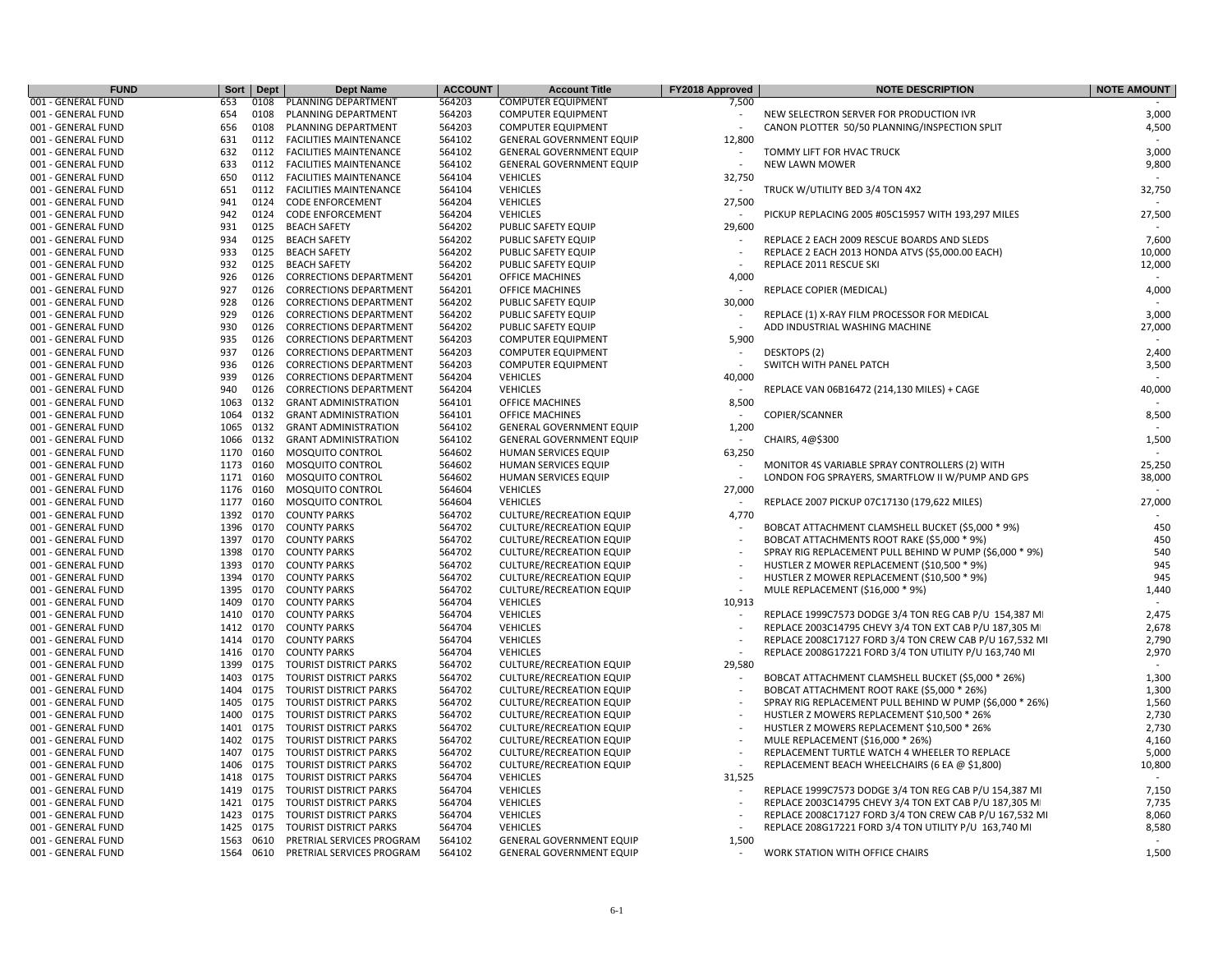| <b>FUND</b>                           | Sort      | <b>Dept</b> | <b>Dept Name</b>                | <b>ACCOUNT</b> | <b>Account Title</b>            | FY2018 Approved          | <b>NOTE DESCRIPTION</b>                                | <b>NOTE AMOUNT</b> |
|---------------------------------------|-----------|-------------|---------------------------------|----------------|---------------------------------|--------------------------|--------------------------------------------------------|--------------------|
| 001 - GENERAL FUND                    | 634       |             | 01112 GEOGRAPHICAL INFO SYSTEMS | 564103         | <b>COMPUTER EQUIPMENT</b>       | 1,500                    |                                                        |                    |
| 001 - GENERAL FUND                    | 635       |             | 01112 GEOGRAPHICAL INFO SYSTEMS | 564103         | <b>COMPUTER EQUIPMENT</b>       |                          | <b>DELL UPS</b>                                        | 1,500              |
| 001 - GENERAL FUND                    | 645       |             | 01113 SYSTEMS AND NETWORKING    | 564103         | <b>COMPUTER EQUIPMENT</b>       |                          | BALANCING ACTION UNFUND \$50,000 OF EQUIPMENT          | (50,000)           |
| 001 - GENERAL FUND                    | 646       |             | 01113 SYSTEMS AND NETWORKING    | 564103         | <b>COMPUTER EQUIPMENT</b>       |                          | SAVINGS FROM PURCHASE DISCOUNT OF TWO HEAD ENDS        | (30, 976)          |
| 001 - GENERAL FUND                    | 637       |             | 01113 SYSTEMS AND NETWORKING    | 564103         | <b>COMPUTER EQUIPMENT</b>       | 93,024                   |                                                        |                    |
| 001 - GENERAL FUND                    | 644       |             | 01113 SYSTEMS AND NETWORKING    | 564103         | <b>COMPUTER EQUIPMENT</b>       |                          | REPLACE TWO (2) PHYSICAL SERVERS LOW END               | 6,000              |
| 001 - GENERAL FUND                    | 641       |             | 01113 SYSTEMS AND NETWORKING    | 564103         | <b>COMPUTER EQUIPMENT</b>       |                          | REPLACE 07 ROUTERS (SPARES), CURRENT ARE 11 YRS OLD    | 12,000             |
| 001 - GENERAL FUND                    | 643       |             | 01113 SYSTEMS AND NETWORKING    | 564103         | <b>COMPUTER EQUIPMENT</b>       |                          | ADD EXCHANGE DAG SERVER SOUTH                          | 12,000             |
| 001 - GENERAL FUND                    | 642       |             | 01113 SYSTEMS AND NETWORKING    | 564103         | <b>COMPUTER EQUIPMENT</b>       |                          | REPLACE TWO 08/09 VM SERVERS, CURRENT ARE 10 YRS OLD   | 24,000             |
| 001 - GENERAL FUND                    | 638       |             | 01113 SYSTEMS AND NETWORKING    | 564103         | <b>COMPUTER EQUIPMENT</b>       |                          | 2ND CISCO 6510/6513 HEAD END REPLACEMENT 6             | 120,000            |
| 001 - GENERAL FUND                    | 624       |             | 01114 APPLICATIONS & ADMIN      | 564102         | <b>GENERAL GOVERNMENT EQUIP</b> | 27,000                   |                                                        |                    |
| 001 - GENERAL FUND                    | 626       |             | 01114 APPLICATIONS & ADMIN      | 564102         | <b>GENERAL GOVERNMENT EQUIP</b> |                          | CALL ACCOUNTING SERVER REPLACEMENT (OUT OF WARRANTY)   | 3,000              |
| 001 - GENERAL FUND                    | 625       |             | 01114 APPLICATIONS & ADMIN      | 564102         | <b>GENERAL GOVERNMENT EQUIP</b> |                          | MITEL 3300 OR EQUIVALENT REPLACEMENTS 3 @ \$8000.00 EA | 24,000             |
| 001 - GENERAL FUND                    | 627       |             | 01115 TELECOMMUNICATIONS        | 564102         | <b>GENERAL GOVERNMENT EQUIP</b> | 10,000                   |                                                        |                    |
| 001 - GENERAL FUND                    | 628       |             | 01115 TELECOMMUNICATIONS        | 564102         | <b>GENERAL GOVERNMENT EQUIP</b> |                          | 2 X SURVEY GRADE/GPS FIELD DATA COLLECTORS             | 10,000             |
| 011 - GENERAL FUND - SOE              | 1652      | 0186        | <b>ELECTION EXPENSES - GF</b>   | 564103         | <b>COMPUTER EQUIPMENT</b>       | 37,375                   |                                                        |                    |
| 011 - GENERAL FUND - SOE              | 1653      | 0186        | <b>ELECTION EXPENSES - GF</b>   | 564103         | <b>COMPUTER EQUIPMENT</b>       |                          | 25 EVID COMPACT UNITS (\$1,495 EACH)                   | 37,375             |
| <b>101 - COUNTY TRANSP TRUST FUND</b> | 1934      | 1003        | <b>TRAFFIC SIGNAL MAINT</b>     | 563480         | TRAFFIC MAIN INFRASTRUCT        | 67,500                   |                                                        |                    |
| 101 - COUNTY TRANSP TRUST FUND        | 1935      | 1003        | TRAFFIC SIGNAL MAINT            | 563480         | TRAFFIC MAIN INFRASTRUCT        |                          | ITS CAMERA COMM EQUIP 3 @ 2500 = 7500                  | 7,500              |
| 101 - COUNTY TRANSP TRUST FUND        | 1936      | 1003        | <b>TRAFFIC SIGNAL MAINT</b>     | 563480         | TRAFFIC MAIN INFRASTRUCT        |                          | FIELD CONTROLLER CABINET 4 @ 15000 = 60000             | 60,000             |
| <b>101 - COUNTY TRANSP TRUST FUND</b> | 1939      | 1003        | <b>TRAFFIC SIGNAL MAINT</b>     | 564402         | <b>TRANSPORTATION EQUIP</b>     | 2,200                    |                                                        |                    |
| 101 - COUNTY TRANSP TRUST FUND        | 1940      | 1003        | <b>TRAFFIC SIGNAL MAINT</b>     | 564402         | <b>TRANSPORTATION EQUIP</b>     | $\overline{a}$           | UTILITY UNDERGROUND LOCATOR EQUIP 2@1,100              | 2,200              |
| 101 - COUNTY TRANSP TRUST FUND        | 1948      | 1003        | TRAFFIC SIGNAL MAINT            | 564404         | <b>VEHICLES</b>                 | 25,000                   |                                                        |                    |
| 101 - COUNTY TRANSP TRUST FUND        | 1949      | 1003        | TRAFFIC SIGNAL MAINT            | 564404         | <b>VEHICLES</b>                 |                          | PICKUP TRUCK REPLACING 07C17147 WITH 173000 MILES      | 25,000             |
| 101 - COUNTY TRANSP TRUST FUND        | 1706      | 1004        | STORMWATER MANAGEMENT           | 563390         | OTHER IMPROVEMENTS              | 1,151,100                |                                                        |                    |
| 101 - COUNTY TRANSP TRUST FUND        | 1711      | 1004        | STORMWATER MANAGEMENT           | 563390         | OTHER IMPROVEMENTS              |                          | <b>BEACHVIEW STREET</b>                                | 100,000            |
| <b>101 - COUNTY TRANSP TRUST FUND</b> | 1709      | 1004        | STORMWATER MANAGEMENT           | 563390         | <b>OTHER IMPROVEMENTS</b>       |                          | <b>BAKER RECREATION CENTER</b>                         | 114,000            |
| 101 - COUNTY TRANSP TRUST FUND        | 1710      | 1004        | STORMWATER MANAGEMENT           | 563390         | OTHER IMPROVEMENTS              |                          | <b>LLOYD STREET</b>                                    | 125,000            |
| 101 - COUNTY TRANSP TRUST FUND        | 1707      | 1004        | STORMWATER MANAGEMENT           | 563390         | OTHER IMPROVEMENTS              |                          | <b>GOLF LINKS</b>                                      | 362,100            |
| 101 - COUNTY TRANSP TRUST FUND        | 1708      | 1004        | STORMWATER MANAGEMENT           | 563390         | OTHER IMPROVEMENTS              |                          | <b>MEIGS DRIVE</b>                                     | 450,000            |
| 101 - COUNTY TRANSP TRUST FUND        | 1712      | 1004        | STORMWATER MANAGEMENT           | 563391         | MATERIAL-NEW CONSTRUCTION       | 35,000                   |                                                        |                    |
| <b>101 - COUNTY TRANSP TRUST FUND</b> | 1714 1004 |             | STORMWATER MANAGEMENT           | 564302         | PHYSICAL ENVIRONMNT EQUIP       | 389,000                  |                                                        |                    |
| 101 - COUNTY TRANSP TRUST FUND        | 1715      | 1004        | STORMWATER MANAGEMENT           | 564302         | PHYSICAL ENVIRONMNT EQUIP       |                          | REPLACE 2004 FLATBED 04D15618 139,217 MILES            | 89,000             |
| 101 - COUNTY TRANSP TRUST FUND        | 1717 1004 |             | STORMWATER MANAGEMENT           | 564302         | PHYSICAL ENVIRONMNT EQUIP       | $\overline{\phantom{a}}$ | <b>NEW FRONT END LOADER</b>                            | 90,000             |
| 101 - COUNTY TRANSP TRUST FUND        | 1716      | 1004        | STORMWATER MANAGEMENT           | 564302         | PHYSICAL ENVIRONMNT EQUIP       |                          | <b>NEW TRACK EXCAVATOR</b>                             | 210,000            |
| 101 - COUNTY TRANSP TRUST FUND        | 1942      | 1005        | <b>ROAD CONSTRUCTION</b>        | 564402         | <b>TRANSPORTATION EQUIP</b>     | 535,500                  |                                                        |                    |
| 101 - COUNTY TRANSP TRUST FUND        | 1946      | 1005        | <b>ROAD CONSTRUCTION</b>        | 564402         | <b>TRANSPORTATION EQUIP</b>     |                          | NEW SKID STEER TRAILER                                 | 5,500              |
| 101 - COUNTY TRANSP TRUST FUND        | 1945      | 1005        | ROAD CONSTRUCTION               | 564402         | <b>TRANSPORTATION EQUIP</b>     |                          | NEW MILL HEAD ATTACHMENT FOR SKID STEER                | 30,000             |
| 101 - COUNTY TRANSP TRUST FUND        | 1944      | 1005        | <b>ROAD CONSTRUCTION</b>        | 564402         | <b>TRANSPORTATION EQUIP</b>     |                          | NEW SKID STEER WITH ATTACHMENTS (BROOM/BUCKET/FORKS)   | 75,000             |
| 101 - COUNTY TRANSP TRUST FUND        | 1943      | 1005        | ROAD CONSTRUCTION               | 564402         | <b>TRANSPORTATION EQUIP</b>     |                          | REPLACE 1998 CEDAR RAPIDS PAVER "6422" WITH 5168 HOURS | 425,000            |
| 101 - COUNTY TRANSP TRUST FUND        | 1950      | 1005        | <b>ROAD CONSTRUCTION</b>        | 564404         | <b>VEHICLES</b>                 | 136,500                  |                                                        | $\sim$             |
| 101 - COUNTY TRANSP TRUST FUND        | 1951 1005 |             | <b>ROAD CONSTRUCTION</b>        | 564404         | <b>VEHICLES</b>                 |                          | REPLACE 2005 F250 (15933) UTILITY CAB 154,230 MILES    | 36,500             |
| <b>101 - COUNTY TRANSP TRUST FUND</b> | 1952      | 1005        | ROAD CONSTRUCTION               | 564404         | <b>VEHICLES</b>                 |                          | REPLACE 2007 LT7500 (D16201) 14 YD DUMP 298,389 MILES  | 100,000            |
| 104 - TOURIST DEVELOPMENT FUND        | 2225      | 1152        | 2ND TDT-ADMINISTRATION          | 564502         | ECONOMIC ENVIRONMNT EQUIP       | 18,000                   |                                                        |                    |
| 104 - TOURIST DEVELOPMENT FUND        | 2226 1152 |             | 2ND TDT-ADMINISTRATION          | 564502         | ECONOMIC ENVIRONMNT EQUIP       |                          | VISITORS CENTER MOBILE LED KIOSK                       | 3,500              |
| 104 - TOURIST DEVELOPMENT FUND        | 2227      | 1152        | 2ND TDT-ADMINISTRATION          | 564502         | ECONOMIC ENVIRONMNT EQUIP       |                          | VISITORS CENTER DIGITAL ENTRANCE SIGN                  | 14,500             |
| 104 - TOURIST DEVELOPMENT FUND        | 2228 1152 |             | 2ND TDT-ADMINISTRATION          | 564504         | <b>VEHICLES</b>                 | 10,000                   |                                                        |                    |
| 104 - TOURIST DEVELOPMENT FUND        | 2229      | 1152        | 2ND TDT-ADMINISTRATION          | 564504         | <b>VEHICLES</b>                 |                          | <b>VEHICLE WRAP BRANDING</b>                           | 10,000             |
| 104 - TOURIST DEVELOPMENT FUND        | 2902      | 1172        | 3RD TDT-C.C. PROMOTIONS         | 562790         | OTHER CONSTRUCTION              | 9,000                    |                                                        |                    |
| 104 - TOURIST DEVELOPMENT FUND        | 2904      | 1172        | 3RD TDT-C.C. PROMOTIONS         | 562790         | OTHER CONSTRUCTION              |                          | WELCOME CENTER IRRIGATION WELL DRILL & PUMP            | 3,000              |
| 104 - TOURIST DEVELOPMENT FUND        | 2903      | 1172        | 3RD TDT-C.C. PROMOTIONS         | 562790         | OTHER CONSTRUCTION              |                          | WELCOME CENTER RESTROOMS FLOORING                      | 6,000              |
| 104 - TOURIST DEVELOPMENT FUND        | 2908 1172 |             | 3RD TDT-C.C. PROMOTIONS         | 563716         | GATEWAY-SHALIMAR                | 40,000                   |                                                        |                    |
| 104 - TOURIST DEVELOPMENT FUND        | 2909 1172 |             | 3RD TDT-C.C. PROMOTIONS         | 563716         | GATEWAY-SHALIMAR                |                          | SHALIMAR LOCATION; SIGN ONLY, LANDSCAPING VIA GRANT    | 40,000             |
| 104 - TOURIST DEVELOPMENT FUND        | 2910      | 1172        | 3RD TDT-C.C. PROMOTIONS         | 563717         | <b>GATEWAY-MARY ESTHER</b>      | 40,000                   |                                                        |                    |
| 104 - TOURIST DEVELOPMENT FUND        | 2911      | 1172        | 3RD TDT-C.C. PROMOTIONS         | 563717         | GATEWAY-MARY ESTHER             |                          | MARY ESTHER LOCATION; SIGN ONLY, LANDSCAPING VIA GRANT | 40,000             |
| 104 - TOURIST DEVELOPMENT FUND        | 2912 1172 |             | 3RD TDT-C.C. PROMOTIONS         | 563718         | GATEWAY-DESTIN                  | 40,000                   |                                                        |                    |
| 104 - TOURIST DEVELOPMENT FUND        |           | 2913 1172   | 3RD TDT-C.C. PROMOTIONS         | 563718         | GATEWAY-DESTIN                  |                          | DESTIN COUNTY LINE; SIGN ONLY, LANDSCAPE VIA GRANT     | 40,000             |
| 104 - TOURIST DEVELOPMENT FUND        | 2914 1172 |             | 3RD TDT-C.C. PROMOTIONS         | 563719         | GATEWAY-MID-BAY BRIDGE          | 40,000                   |                                                        |                    |
| 104 - TOURIST DEVELOPMENT FUND        | 2915      | 1172        | 3RD TDT-C.C. PROMOTIONS         | 563719         | GATEWAY-MID-BAY BRIDGE          |                          | MID-BAY BRIDGE; SIGN ONLY, LANDSCAPING VIA GRANT       | 40,000             |
| 104 - TOURIST DEVELOPMENT FUND        | 2928      | 1173        | 3RD TDT-C.C. O & M              | 563790         | OTHER IMPROVEMENTS              | 78,450                   |                                                        |                    |
| 104 - TOURIST DEVELOPMENT FUND        |           | 2929 1173   | 3RD TDT-C.C. O & M              | 563790         | <b>OTHER IMPROVEMENTS</b>       | $\overline{a}$           | REPLACE R-22 WALK-IN COOLER REFRIG SYSTEM (2)          | 16,000             |
|                                       |           |             |                                 |                |                                 |                          |                                                        |                    |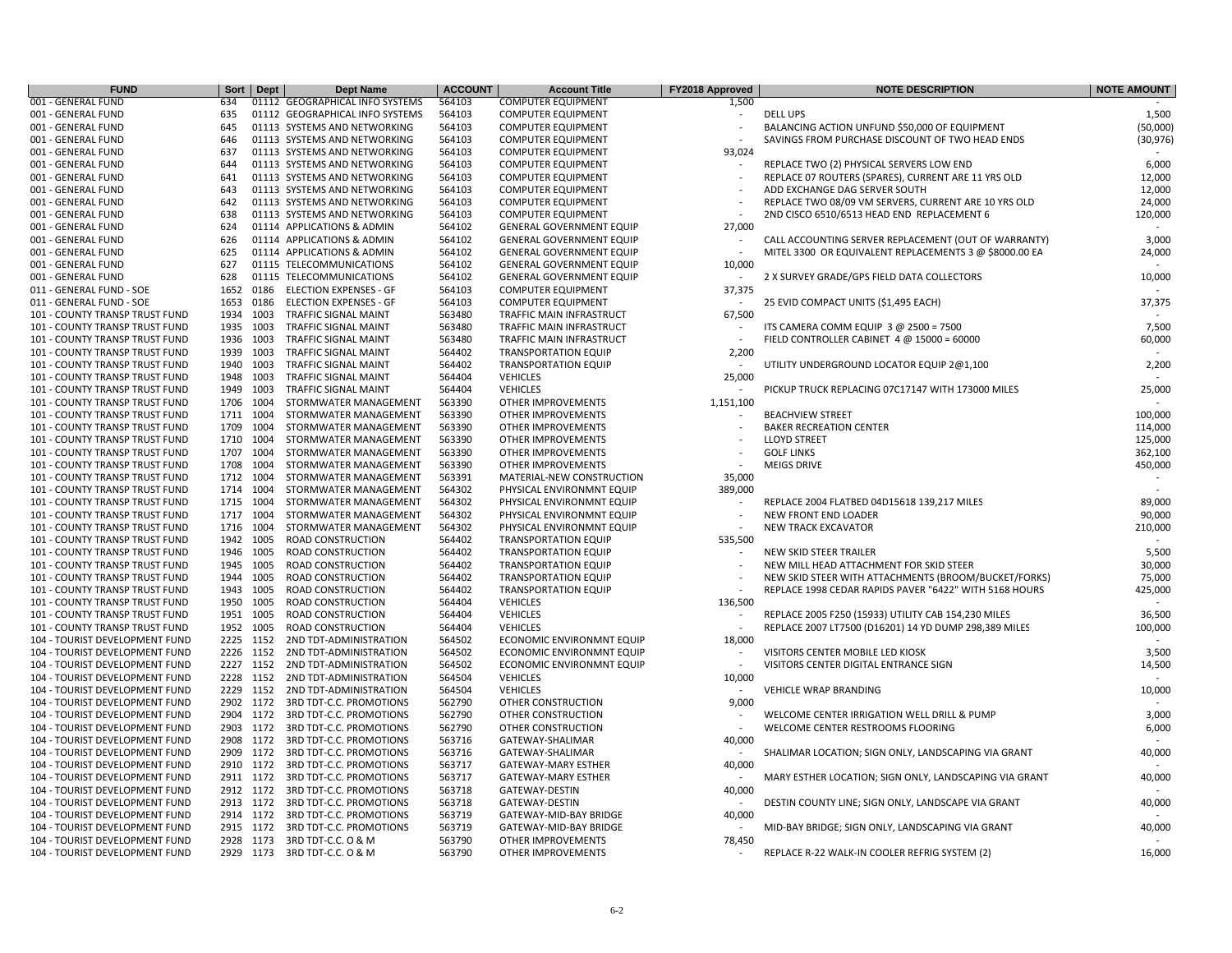| <b>FUND</b>                                                    |           | Sort Dept | <b>Dept Name</b>                   | <b>ACCOUNT</b> | <b>Account Title</b>            | FY2018 Approved | <b>NOTE DESCRIPTION</b>                                  | <b>NOTE AMOUNT</b> |
|----------------------------------------------------------------|-----------|-----------|------------------------------------|----------------|---------------------------------|-----------------|----------------------------------------------------------|--------------------|
| 104 - TOURIST DEVELOPMENT FUND                                 | 2930      | 1173      | 3RD TDT-C.C. O & M                 | 563790         | OTHER IMPROVEMENTS              |                 | EXTERIOR LIGHTING - IMAGE PROJECTORS, BULBS, GOBOS       | 62,450             |
| 104 - TOURIST DEVELOPMENT FUND                                 | 2948 1173 |           | 3RD TDT-C.C. O & M                 | 564703         | <b>COMPUTER EQUIPMENT</b>       | 50,000          |                                                          |                    |
| 104 - TOURIST DEVELOPMENT FUND                                 | 2949 1173 |           | 3RD TDT-C.C. O & M                 | 564703         | <b>COMPUTER EQUIPMENT</b>       |                 | SERVER - ECCCSV1 ECCC SERVER ROOM                        | 5,000              |
| 104 - TOURIST DEVELOPMENT FUND                                 | 2950      | 1173      | 3RD TDT-C.C. O & M                 | 564703         | <b>COMPUTER EQUIPMENT</b>       |                 | EXPAND WIRELESS ACCESS POINTS                            | 45,000             |
| 104 - TOURIST DEVELOPMENT FUND                                 | 2951      | 1173      | 3RD TDT-C.C. O & M                 | 564751         | <b>C.C. SPECIAL EVENTS</b>      | 179,224         |                                                          |                    |
| 104 - TOURIST DEVELOPMENT FUND                                 | 2964      | 1173      | 3RD TDT-C.C. O & M                 | 564751         | <b>C.C. SPECIAL EVENTS</b>      |                 | WIRELESS DIGITAL AUDIO MIXER 8-16 CHANNEL                | 1,500              |
| 104 - TOURIST DEVELOPMENT FUND                                 | 2957 1173 |           | 3RD TDT-C.C. O & M                 | 564751         | C.C. SPECIAL EVENTS             |                 | REPLACE 4'X8' STAGE DECKS                                | 2,000              |
| 104 - TOURIST DEVELOPMENT FUND                                 | 2959 1173 |           | 3RD TDT-C.C. O & M                 | 564751         | C.C. SPECIAL EVENTS             |                 | STAGE GUARDRAIL CART                                     | 2,000              |
| 104 - TOURIST DEVELOPMENT FUND                                 | 2963      | 1173      | 3RD TDT-C.C. O & M                 | 564751         | <b>C.C. SPECIAL EVENTS</b>      |                 | <b>TRUSS 8' (2)</b>                                      | 2,000              |
| 104 - TOURIST DEVELOPMENT FUND                                 | 2958      | 1173      | 3RD TDT-C.C. O & M                 | 564751         | <b>C.C. SPECIAL EVENTS</b>      |                 | RETRACTABLE SCREEN, SUNSET I                             | 2,500              |
| 104 - TOURIST DEVELOPMENT FUND                                 | 2967      | 1173      | 3RD TDT-C.C. O & M                 | 564751         | C.C. SPECIAL EVENTS             |                 | MOBILE DEVICE CHARGING STATION                           | 2,500              |
| 104 - TOURIST DEVELOPMENT FUND                                 | 2953      | 1173      | 3RD TDT-C.C. O & M                 | 564751         | <b>C.C. SPECIAL EVENTS</b>      |                 | LED HD PROJECTORS 5500 LUMEN                             | 3,000              |
| 104 - TOURIST DEVELOPMENT FUND                                 | 2960 1173 |           | 3RD TDT-C.C. O & M                 | 564751         | <b>C.C. SPECIAL EVENTS</b>      |                 | STAGE SAFETY RAILS & CHAIRSTOPS 4'X8'                    | 6,000              |
| 104 - TOURIST DEVELOPMENT FUND                                 | 2962      | 1173      | 3RD TDT-C.C. O & M                 | 564751         | C.C. SPECIAL EVENTS             |                 | 1/2 TON CHAIN MOTORS (2)                                 | 6,000              |
| 104 - TOURIST DEVELOPMENT FUND                                 | 2961      | 1173      | 3RD TDT-C.C. O & M                 | 564751         | C.C. SPECIAL EVENTS             |                 | STAGE SUPPORT ME-1000 AS (4)                             | 9,000              |
|                                                                |           |           |                                    | 564751         |                                 |                 |                                                          | 10,000             |
| 104 - TOURIST DEVELOPMENT FUND                                 | 2955      | 1173      | 3RD TDT-C.C. O & M                 |                | C.C. SPECIAL EVENTS             |                 | LED SHOW LIGHTING CONVERSION                             | 12,000             |
| 104 - TOURIST DEVELOPMENT FUND                                 | 2954      | 1173      | 3RD TDT-C.C. O & M                 | 564751         | C.C. SPECIAL EVENTS             |                 | <b>GARAGE LOADING DOCK DOOR</b>                          |                    |
| 104 - TOURIST DEVELOPMENT FUND                                 | 2965 1173 |           | 3RD TDT-C.C. O & M                 | 564751         | <b>C.C. SPECIAL EVENTS</b>      |                 | 8FT BRANDED UMBRELLAS FOR PICNIC TABLES (10)             | 12,724             |
| 104 - TOURIST DEVELOPMENT FUND                                 | 2952      | 1173      | 3RD TDT-C.C. O & M                 | 564751         | <b>C.C. SPECIAL EVENTS</b>      |                 | AUDIO INTEGRATION SYSTEM                                 | 25,000             |
| 104 - TOURIST DEVELOPMENT FUND                                 | 2956 1173 |           | 3RD TDT-C.C. O & M                 | 564751         | C.C. SPECIAL EVENTS             |                 | <b>FORKLIFT</b>                                          | 40,000             |
| 104 - TOURIST DEVELOPMENT FUND                                 | 2966      | 1173      | 3RD TDT-C.C. O & M                 | 564751         | C.C. SPECIAL EVENTS             |                 | DIGITAL SIGNAGE FOR BALLROOM/MEETING ROOMS               | 43,000             |
| 104 - TOURIST DEVELOPMENT FUND                                 | 2916      | 1175      | <b>1ST TDT-BEACHES &amp; PARKS</b> | 563735         | <b>BEACH ACCESSWAY</b>          | 1,718,000       |                                                          |                    |
| 104 - TOURIST DEVELOPMENT FUND                                 | 2917      | 1175      | <b>1ST TDT-BEACHES &amp; PARKS</b> | 563735         | <b>BEACH ACCESSWAY</b>          |                 | BEACH ACCESSWAY #4 IMPROVEMENTS                          | 840,000            |
| 104 - TOURIST DEVELOPMENT FUND                                 | 2918      | 1175      | 1ST TDT-BEACHES & PARKS            | 563735         | <b>BEACH ACCESSWAY</b>          |                 | BEACH ACCESSWAY #5 IMPROVEMENTS                          | 840,000            |
| 104 - TOURIST DEVELOPMENT FUND                                 | 2924 1175 |           | <b>1ST TDT-BEACHES &amp; PARKS</b> | 563790         | <b>OTHER IMPROVEMENTS</b>       | 1,516,150       |                                                          |                    |
| 104 - TOURIST DEVELOPMENT FUND                                 | 2926      | 1175      | <b>1ST TDT-BEACHES &amp; PARKS</b> | 563790         | <b>OTHER IMPROVEMENTS</b>       |                 | LIVING SHORELINES PH II                                  | 1,650              |
| 104 - TOURIST DEVELOPMENT FUND                                 | 2925      | 1175      | <b>1ST TDT-BEACHES &amp; PARKS</b> | 563790         | <b>OTHER IMPROVEMENTS</b>       |                 | LIVING SHORELINES PH I                                   | 14,500             |
| 104 - TOURIST DEVELOPMENT FUND                                 | 2927      | 1175      | 1ST TDT-BEACHES & PARKS            | 563790         | OTHER IMPROVEMENTS              |                 | <b>VETERANS PARK IMPROVEMENTS</b>                        | 1,500,000          |
| 104 - TOURIST DEVELOPMENT FUND                                 | 2946      | 1175      | <b>1ST TDT-BEACHES &amp; PARKS</b> | 564702         | <b>CULTURE/RECREATION EQUIP</b> | 70,000          |                                                          |                    |
| 104 - TOURIST DEVELOPMENT FUND                                 | 2947 1175 |           | <b>1ST TDT-BEACHES &amp; PARKS</b> | 564702         | <b>CULTURE/RECREATION EQUIP</b> |                 | SNORKLING REEF VIDEO CAMERA & INSTALLATION               | 70,000             |
| 104 - TOURIST DEVELOPMENT FUND                                 | 2931      | 1179      | 4TH TDT-C.C. CAPITAL               | 563790         | <b>OTHER IMPROVEMENTS</b>       | 1,745,000       |                                                          |                    |
| 104 - TOURIST DEVELOPMENT FUND                                 | 2934 1179 |           | 4TH TDT-C.C. CAPITAL               | 563790         | <b>OTHER IMPROVEMENTS</b>       |                 | <b>INSTALL FANS IN BALLROOMS</b>                         | 20,000             |
| 104 - TOURIST DEVELOPMENT FUND                                 | 2932      | 1179      | 4TH TDT-C.C. CAPITAL               | 563790         | OTHER IMPROVEMENTS              |                 | SECURITY OFFICE EXPANSION                                | 25,000             |
| 104 - TOURIST DEVELOPMENT FUND                                 | 2937      | 1179      | 4TH TDT-C.C. CAPITAL               | 563790         | <b>OTHER IMPROVEMENTS</b>       |                 | BAYVIEW SECURITY FENCING AND GATES                       | 35,000             |
| 104 - TOURIST DEVELOPMENT FUND                                 | 2939      | 1179      | 4TH TDT-C.C. CAPITAL               | 563790         | OTHER IMPROVEMENTS              |                 | REPLACE HVAC AIR HANDLERS, FANS, PUMPS                   | 50,000             |
| 104 - TOURIST DEVELOPMENT FUND                                 | 2942      | 1179      | 4TH TDT-C.C. CAPITAL               | 563790         | OTHER IMPROVEMENTS              |                 | LANDSCAPING                                              | 50,000             |
| 104 - TOURIST DEVELOPMENT FUND                                 | 2944 1179 |           | 4TH TDT-C.C. CAPITAL               | 563790         | <b>OTHER IMPROVEMENTS</b>       |                 | REPLACE STAIR NON-SLIP TREADS                            | 50,000             |
| 104 - TOURIST DEVELOPMENT FUND                                 | 2938      | 1179      | 4TH TDT-C.C. CAPITAL               | 563790         | OTHER IMPROVEMENTS              |                 | REPLACE SECUIRTY SYSTEM                                  | 75,000             |
| 104 - TOURIST DEVELOPMENT FUND                                 | 2941      | 1179      | 4TH TDT-C.C. CAPITAL               | 563790         | OTHER IMPROVEMENTS              |                 | REPLACE SOUTH ENTERANCE CONCRETE STAIRS                  | 75,000             |
| 104 - TOURIST DEVELOPMENT FUND                                 | 2943 1179 |           | 4TH TDT-C.C. CAPITAL               | 563790         | <b>OTHER IMPROVEMENTS</b>       |                 | REMODEL BATHROOMS                                        | 120,000            |
| 104 - TOURIST DEVELOPMENT FUND                                 | 2936      | 1179      | 4TH TDT-C.C. CAPITAL               | 563790         | OTHER IMPROVEMENTS              |                 | <b>CHILLER UPGRADE</b>                                   | 125,000            |
| 104 - TOURIST DEVELOPMENT FUND                                 | 2935 1179 |           | 4TH TDT-C.C. CAPITAL               | 563790         | OTHER IMPROVEMENTS              |                 | <b>ENLARGE ENTRANCE MARQUEE</b>                          | 180,000            |
| 104 - TOURIST DEVELOPMENT FUND                                 | 2940      | 1179      | 4TH TDT-C.C. CAPITAL               | 563790         | OTHER IMPROVEMENTS              |                 | REPLACE HALLWAY FLOORING                                 | 200,000            |
| 104 - TOURIST DEVELOPMENT FUND                                 | 2933      | 1179      | 4TH TDT-C.C. CAPITAL               | 563790         | OTHER IMPROVEMENTS              |                 | REPLACE SPRINKLER SYSTEM IN GARAGE                       | 240,000            |
| 104 - TOURIST DEVELOPMENT FUND                                 | 2945 1179 |           | 4TH TDT-C.C. CAPITAL               | 563790         | <b>OTHER IMPROVEMENTS</b>       |                 | <b>WATERPROOF BUILDING EXTERIOR</b>                      | 500,000            |
| 109 - RADIO COMMUNICATIONS FUND                                | 3060      | 1021      | RADIO COMM PROGRAM                 | 564202         | PUBLIC SAFETY EQUIP             | 50,000          |                                                          |                    |
| 113 - M.S.B.U. FUND                                            | 3190      | 1694      | PINES & PRIPLE LAKES MSBU          | 563249         | <b>FALCON WAY</b>               | 4,300           |                                                          |                    |
| 113 - M.S.B.U. FUND                                            | 3191      | 1694      | PINES & PRIPLE LAKES MSBU          | 563250         | <b>EAGLE WAY</b>                | 5,700           |                                                          |                    |
| 113 - M.S.B.U. FUND                                            | 3192      | 1694      | PINES & PRIPLE LAKES MSBU          | 563490         | OTHER IMPROVEMENTS              | 17,698          |                                                          |                    |
|                                                                | 3358      | 1750      | UNINCORPORATED PARKS               | 564702         | <b>CULTURE/RECREATION EQUIP</b> |                 |                                                          |                    |
| 115 - UNINC COUNTY PARKS FUND<br>115 - UNINC COUNTY PARKS FUND | 3362 1750 |           | UNINCORPORATED PARKS               | 564702         | <b>CULTURE/RECREATION EQUIP</b> | 34,450          |                                                          | 3,250              |
|                                                                |           |           |                                    |                |                                 |                 | BOBCAT ATTACHMENT CLAMSHELL BUCKET (\$5,000 * 65)        |                    |
| 115 - UNINC COUNTY PARKS FUND                                  | 3363 1750 |           | UNINCORPORATED PARKS               | 564702         | <b>CULTURE/RECREATION EQUIP</b> |                 | BOBCAT ATTACHMENTS ROOT RAKE (\$5,000 * 65%)             | 3,250              |
| 115 - UNINC COUNTY PARKS FUND                                  | 3364      | 1750      | UNINCORPORATED PARKS               | 564702         | <b>CULTURE/RECREATION EQUIP</b> |                 | SPRAY RIG REPLACEMENT PULL BEHIND W PUMP (\$6,000 * 65%) | 3,900              |
| 115 - UNINC COUNTY PARKS FUND                                  | 3359      | 1750      | UNINCORPORATED PARKS               | 564702         | <b>CULTURE/RECREATION EQUIP</b> |                 | HUSTLER Z MOWERS REPLACEMENT (\$10,500 * 65%)            | 6,825              |
| 115 - UNINC COUNTY PARKS FUND                                  | 3360      | 1750      | UNINCORPORATED PARKS               | 564702         | <b>CULTURE/RECREATION EQUIP</b> |                 | HUSTLER Z MOWERS REPLACEMENT (\$10,500 * 65%)            | 6,825              |
| 115 - UNINC COUNTY PARKS FUND                                  | 3361      | 1750      | UNINCORPORATED PARKS               | 564702         | <b>CULTURE/RECREATION EQUIP</b> |                 | MULE REPLACEMENT (\$16,000 * 65%)                        | 10,400             |
| 115 - UNINC COUNTY PARKS FUND                                  | 3365 1750 |           | UNINCORPORATED PARKS               | 564704         | <b>VEHICLES</b>                 | 78,813          |                                                          |                    |
| 115 - UNINC COUNTY PARKS FUND                                  | 3366 1750 |           | UNINCORPORATED PARKS               | 564704         | <b>VEHICLES</b>                 |                 | REPLACE 1999C7573 DODGE 3/4 TON REG CAB P/U 154,387 MI   | 17,875             |
| 115 - UNINC COUNTY PARKS FUND                                  | 3368      | 1750      | UNINCORPORATED PARKS               | 564704         | <b>VEHICLES</b>                 |                 | REPLACE 2003C14795 CHEVY 3/4 TON EXT CAB P/U 187,305 MI  | 19,338             |
| 115 - UNINC COUNTY PARKS FUND                                  | 3370      | 1750      | UNINCORPORATED PARKS               | 564704         | <b>VEHICLES</b>                 |                 | REPLACE 2008C17127 FORD 3/4 TON CREW CAB P/U 167,532 MI  | 20,150             |
| 115 - UNINC COUNTY PARKS FUND                                  | 3372 1750 |           | UNINCORPORATED PARKS               | 564704         | <b>VEHICLES</b>                 |                 | REPLACE 2008G17221 FORD 3/4 TON UTILITY P/U 163,740 MI   | 21,450             |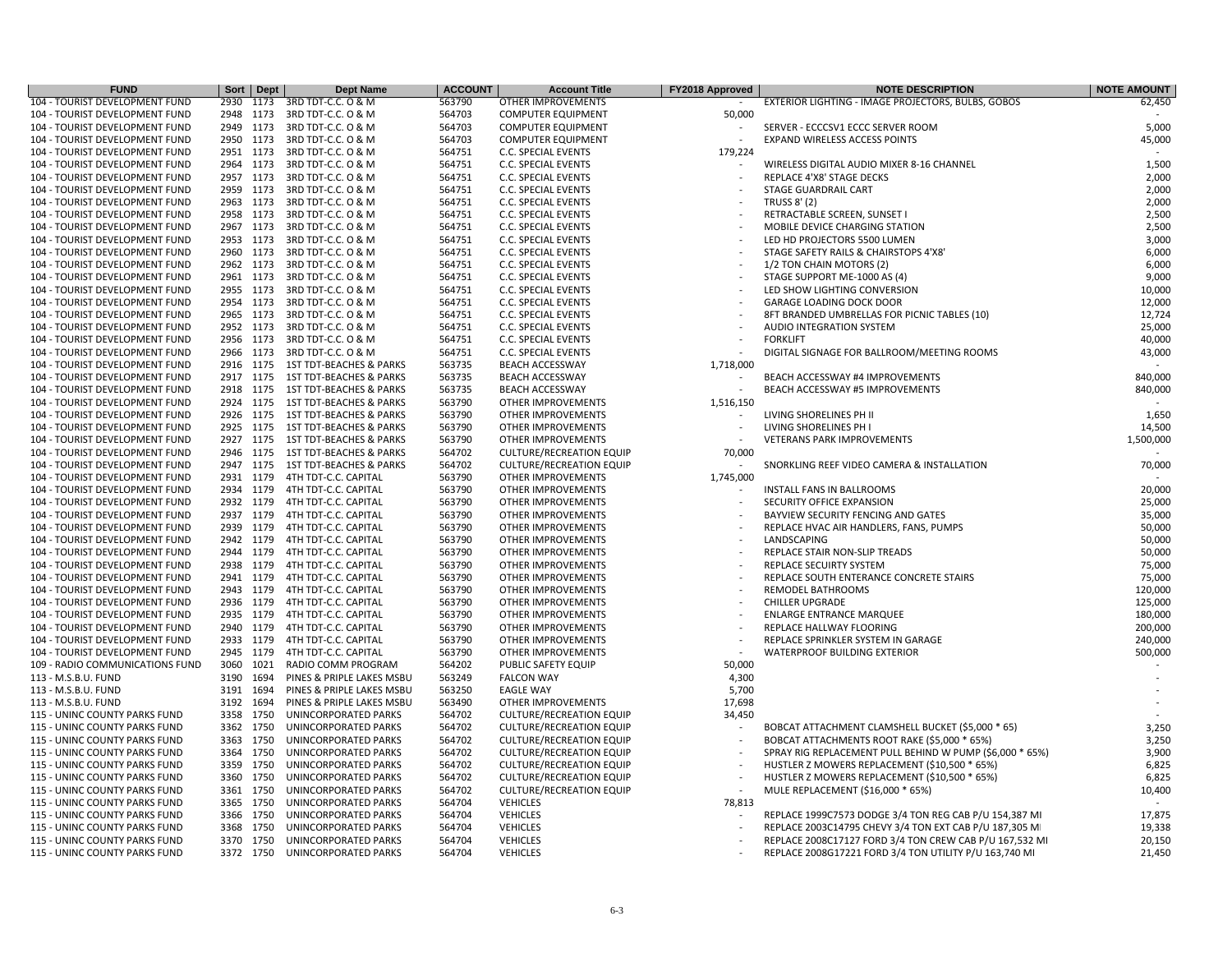| <b>FUND</b>                                                | Sort         | Dept | <b>Dept Name</b>                                       | <b>ACCOUNT</b> | <b>Account Title</b>                     | FY2018 Approved | <b>NOTE DESCRIPTION</b>                                                    | <b>NOTE AMOUNT</b> |
|------------------------------------------------------------|--------------|------|--------------------------------------------------------|----------------|------------------------------------------|-----------------|----------------------------------------------------------------------------|--------------------|
| 115 - UNINC COUNTY PARKS FUND                              | 3319         | 1755 | <b>UCP - CAPITAL PROJECTS</b>                          | 562770         | <b>HOLT PARK</b>                         | 120,000         |                                                                            |                    |
| <b>115 - UNINC COUNTY PARKS FUND</b>                       | 3320 1755    |      | <b>UCP - CAPITAL PROJECTS</b>                          | 562770         | <b>HOLT PARK</b>                         |                 | NEW PARK IN HOLT (FIRE DEPT AGREEMENT) ROLLOVER                            | 120,000            |
| 115 - UNINC COUNTY PARKS FUND                              | 3322 1755    |      | <b>UCP - CAPITAL PROJECTS</b>                          | 563101         | <b>GARNIER'S REHAB</b>                   | 204,013         |                                                                            |                    |
| 115 - UNINC COUNTY PARKS FUND                              | 3324 1755    |      | UCP - CAPITAL PROJECTS                                 | 563101         | <b>GARNIER'S REHAB</b>                   |                 | (ANTICIPATED ROLLOVER)                                                     | 4,013              |
| 115 - UNINC COUNTY PARKS FUND                              | 3325         | 1755 | <b>UCP - CAPITAL PROJECTS</b>                          | 563101         | <b>GARNIER'S REHAB</b>                   |                 | PHASE IV - STILLWELL PARK BOUNDED PLAY STRUCTURE - CCF                     | 100,000            |
| 115 - UNINC COUNTY PARKS FUND                              | 3326         | 1755 | <b>UCP - CAPITAL PROJECTS</b>                          | 563101         | <b>GARNIER'S REHAB</b>                   |                 | PHASE V - STILLWELL PARK MINI SPLASH PAD - CARRYFORWARD                    | 100,000            |
| <b>115 - UNINC COUNTY PARKS FUND</b>                       | 3327 1755    |      | <b>UCP - CAPITAL PROJECTS</b>                          | 563759         | <b>WILDERNESS LANDING</b>                | 108,664         |                                                                            |                    |
| 115 - UNINC COUNTY PARKS FUND                              | 3328         | 1755 | <b>UCP - CAPITAL PROJECTS</b>                          | 563759         | <b>WILDERNESS LANDING</b>                |                 | WILDERNESS LANDING - ROLLOVER                                              | 108,664            |
| 115 - UNINC COUNTY PARKS FUND                              | 3330         | 1755 | <b>UCP - CAPITAL PROJECTS</b>                          | 563770         | <b>HOLT PARK</b>                         | 79,823          |                                                                            |                    |
| 115 - UNINC COUNTY PARKS FUND                              | 3331 1755    |      | UCP - CAPITAL PROJECTS                                 | 563770         | <b>HOLT PARK</b>                         |                 | NEW PARK IN HOLT (FIRE DEPT AGREEMENT) ROLLOVER                            | 79,823             |
| 115 - UNINC COUNTY PARKS FUND                              | 3334 1755    |      | <b>UCP - CAPITAL PROJECTS</b>                          | 563778         | SEMINOLE COMM CTR                        | 63,532          |                                                                            |                    |
| <b>115 - UNINC COUNTY PARKS FUND</b>                       | 3335 1755    |      | <b>UCP - CAPITAL PROJECTS</b>                          | 563778         | SEMINOLE COMM CTR                        |                 | <b>IMPROVEMENTS &amp; MAINTENANCE WITH TRANSFERRED FUNDS</b>               | 63,532             |
| 115 - UNINC COUNTY PARKS FUND                              | 3340         | 1755 | <b>UCP - CAPITAL PROJECTS</b>                          | 563790         | OTHER IMPROVEMENTS                       | 853,650         |                                                                            |                    |
| 115 - UNINC COUNTY PARKS FUND                              | 3345         | 1755 | <b>UCP - CAPITAL PROJECTS</b>                          | 563790         | <b>OTHER IMPROVEMENTS</b>                |                 | POLE BARNS @ NORTH PARK & SOUTH PARKS OFFICE (ROLLOVER)                    | 8,650              |
| 115 - UNINC COUNTY PARKS FUND                              | 3346 1755    |      | UCP - CAPITAL PROJECTS                                 | 563790         | OTHER IMPROVEMENTS                       |                 | 4" WATER WELL, PIPING AT LANDFILL FOR BAKER BALLPARK                       | 50,000             |
| 115 - UNINC COUNTY PARKS FUND                              | 3355         | 1755 | <b>UCP - CAPITAL PROJECTS</b>                          | 563790         | <b>OTHER IMPROVEMENTS</b>                |                 | GARDEN CITY 10 ACRES RESTROOM CONSTRUCTION (ROLLOVER)                      | 60,000             |
| 115 - UNINC COUNTY PARKS FUND                              | 3356 1755    |      | <b>UCP - CAPITAL PROJECTS</b>                          | 563790         | <b>OTHER IMPROVEMENTS</b>                |                 | PORT DIXIE LIGHTS FOR NEW FIELD                                            | 75,000             |
| 115 - UNINC COUNTY PARKS FUND                              | 3350         | 1755 | <b>UCP - CAPITAL PROJECTS</b>                          | 563790         | <b>OTHER IMPROVEMENTS</b>                |                 | GARDEN CITY 10 ACRES SOCCER FIELDS - LEVEL, REMOVE                         | 330,000            |
| 115 - UNINC COUNTY PARKS FUND                              | 3352         | 1755 | <b>UCP - CAPITAL PROJECTS</b>                          | 563790         | OTHER IMPROVEMENTS                       |                 | GARDEN CITY 10 ACRES VOLLEYBALL COURTS - LEVEL,                            | 330,000            |
| 119 - PRISONER BENEFIT FUND                                | 3423         | 1024 | PRISONER BENEFIT                                       | 564202         | PUBLIC SAFETY EQUIP                      | 2,800           |                                                                            |                    |
| 119 - PRISONER BENEFIT FUND                                | 3424         | 1024 | PRISONER BENEFIT                                       | 564202         | PUBLIC SAFETY EQUIP                      |                 | PALLET JACK (INMATE COMMISSARY)                                            | 2,800              |
| 119 - PRISONER BENEFIT FUND                                | 3425         | 1024 | PRISONER BENEFIT                                       | 564203         | <b>COMPUTER EQUIPMENT</b>                | 115,000         |                                                                            |                    |
| 119 - PRISONER BENEFIT FUND                                | 3426         | 1024 | PRISONER BENEFIT                                       | 564203         | <b>COMPUTER EQUIPMENT</b>                |                 | MAIL SCANNER FOR CONTRABAND DETECTION                                      | 115,000            |
| 120 - ADDITIONAL CRT COST FUND                             | 3491         | 1036 | PUBLIC DEFENDER - IT                                   | 564103         | <b>COMPUTER EQUIPMENT</b>                | 9,125           |                                                                            |                    |
| 120 - ADDITIONAL CRT COST FUND                             | 3493         | 1036 | PUBLIC DEFENDER - IT                                   | 564103         | <b>COMPUTER EQUIPMENT</b>                |                 | SQL SERVER 2016 R2 (SPLIT)                                                 | 1,500              |
| 120 - ADDITIONAL CRT COST FUND                             | 3492         | 1036 | PUBLIC DEFENDER - IT                                   | 564103         | <b>COMPUTER EQUIPMENT</b>                |                 | REPLACE 3 SERVERS THAT ARE END OF LIFE (SPLIT)                             | 7,625              |
| 120 - ADDITIONAL CRT COST FUND                             | 3488         | 1037 | <b>STATE ATTORNEY - IT</b>                             | 564103         | <b>COMPUTER EQUIPMENT</b>                | 14,500          |                                                                            |                    |
| 120 - ADDITIONAL CRT COST FUND                             | 3489         | 1037 | <b>STATE ATTORNEY - IT</b>                             | 564103         | <b>COMPUTER EQUIPMENT</b>                |                 | <b>FILE SERVER</b>                                                         | 2,500              |
| 120 - ADDITIONAL CRT COST FUND                             | 3490         | 1037 | STATE ATTORNEY - IT                                    | 564103         | <b>COMPUTER EQUIPMENT</b>                |                 | COPIER/SCANNER/PRINTER/FAX                                                 | 12,000             |
| 301 - CAPITAL PROJECTS FUND                                | 3651         | 3110 | CAPITAL OUTLAY PROJECTS                                | 562144         | A/C UNITS REPLACEMENT                    | 140,000         |                                                                            |                    |
| 301 - CAPITAL PROJECTS FUND                                | 3652         | 3110 | CAPITAL OUTLAY PROJECTS                                | 562144         | A/C UNITS REPLACEMENT                    |                 | ALL NEW AC UNITS OVER THREE YEARS                                          | 140,000            |
| 301 - CAPITAL PROJECTS FUND                                | 3658         | 3110 | CAPITAL OUTLAY PROJECTS                                | 562190         | OTHER CONSTRUCTION                       | 184,000         |                                                                            |                    |
| 301 - CAPITAL PROJECTS FUND                                | 3660         | 3110 | CAPITAL OUTLAY PROJECTS                                | 562190         | OTHER CONSTRUCTION                       |                 | ROOF COATINGS FOR NORTH AND SOUTH BUILDINGS                                | 30,000             |
| 301 - CAPITAL PROJECTS FUND                                | 3661         | 3110 | CAPITAL OUTLAY PROJECTS                                | 562190         | OTHER CONSTRUCTION                       |                 | PUBLIC WORKS SUPPLY                                                        | 74,000             |
| 301 - CAPITAL PROJECTS FUND                                | 3659         | 3110 | <b>CAPITAL OUTLAY PROJECTS</b>                         | 562190         | OTHER CONSTRUCTION                       |                 | FM-PIGGLY WIGGLY PARKING LOT                                               | 80,000             |
| 301 - CAPITAL PROJECTS FUND                                | 3668         | 3110 | <b>CAPITAL OUTLAY PROJECTS</b>                         | 563155         | <b>FIBER OPTIC NETWORK</b>               |                 | CAPITAL OUTLAY - PUBLIC SAFETY                                             | (198,000)          |
| 301 - CAPITAL PROJECTS FUND                                | 3666         | 3110 | CAPITAL OUTLAY PROJECTS                                | 563155         | <b>FIBER OPTIC NETWORK</b>               |                 | TRANSFER TO GENERAL FUND DEPARTMENT 01115                                  | (102, 700)         |
| 301 - CAPITAL PROJECTS FUND                                | 3667         | 3110 | CAPITAL OUTLAY PROJECTS                                | 563155         | <b>FIBER OPTIC NETWORK</b>               |                 | CAPITAL OUTLAY - GENERAL                                                   | (80,000)           |
| 301 - CAPITAL PROJECTS FUND                                | 3664         | 3110 | CAPITAL OUTLAY PROJECTS                                | 563155         | <b>FIBER OPTIC NETWORK</b>               | 383,178         |                                                                            |                    |
| 301 - CAPITAL PROJECTS FUND                                | 3665         | 3110 | CAPITAL OUTLAY PROJECTS                                | 563155         | <b>FIBER OPTIC NETWORK</b>               |                 | <b>CARRYFORWARD FUNDS</b>                                                  | 763,878            |
| 301 - CAPITAL PROJECTS FUND                                | 3671         | 3120 | CAP OUTLAY PROJ-PUBSAFETY                              | 562246         | JAIL-A&E                                 | 200,000         |                                                                            |                    |
| 301 - CAPITAL PROJECTS FUND                                | 3672 3120    |      | CAP OUTLAY PROJ-PUBSAFETY                              | 562246         | JAIL-A&E                                 | $\sim$          | JAIL MASTER PLAN                                                           | 200,000            |
| 301 - CAPITAL PROJECTS FUND                                | 3677         | 3120 | CAP OUTLAY PROJ-PUBSAFETY                              | 562290         |                                          | 448,000         |                                                                            |                    |
| 301 - CAPITAL PROJECTS FUND                                | 3681         | 3120 | CAP OUTLAY PROJ-PUBSAFETY                              | 562290         | OTHER CONSTRUCTION<br>OTHER CONSTRUCTION |                 | COURT SECURITY-S.COURTHOUSE ANNEX-INSTALL 50 CAMERAS                       | 23,000             |
| 301 - CAPITAL PROJECTS FUND                                | 3679         | 3120 | CAP OUTLAY PROJ-PUBSAFETY                              | 562290         | OTHER CONSTRUCTION                       |                 | JAIL-INSTALL FIRE ALARM SUPPRESSION SYSTEM IN WAREHOUSE                    | 25,000             |
|                                                            |              | 3120 |                                                        | 562290         |                                          |                 |                                                                            | 50,000             |
| 301 - CAPITAL PROJECTS FUND                                | 3680<br>3678 | 3120 | CAP OUTLAY PROJ-PUBSAFETY                              | 562290         | OTHER CONSTRUCTION                       |                 | JAIL-GABLE END ACCESS INTO ATTIC TO REPLACE AIR HANDLER                    | 100,000            |
| 301 - CAPITAL PROJECTS FUND<br>301 - CAPITAL PROJECTS FUND | 3683         | 3120 | CAP OUTLAY PROJ-PUBSAFETY<br>CAP OUTLAY PROJ-PUBSAFETY | 562290         | OTHER CONSTRUCTION                       |                 | JAIL-REPLACE DELTA POD DOOR ACTUATORS/INTERCOMS<br>SHERIFF EVIDENCE LOCKER |                    |
|                                                            |              |      |                                                        |                | OTHER CONSTRUCTION                       |                 |                                                                            | 110,000            |
| 301 - CAPITAL PROJECTS FUND                                | 3684         | 3120 | CAP OUTLAY PROJ-PUBSAFETY                              | 562290         | OTHER CONSTRUCTION                       |                 | EOC LIGHTENING PROTECTION/GENERATOR                                        | 140,000            |
| 301 - CAPITAL PROJECTS FUND                                | 3663         | 3160 | CAP OUTLAY PROJ-JUDICIAL                               | 562281         | CRV-REMODEL/EXPANSION PRJ                | 11,500,000      |                                                                            |                    |
| 301 - CAPITAL PROJECTS FUND                                | 3698         | 3170 | CAP OUTLAY PROJ-CULT/RECR                              | 562720         | <b>VETERANS PARK</b>                     | 85,000          |                                                                            |                    |
| 301 - CAPITAL PROJECTS FUND                                | 3699         | 3170 | CAP OUTLAY PROJ-CULT/RECR                              | 562720         | <b>VETERANS PARK</b>                     |                 | CARRYFORWARD                                                               | 85,000             |
| 301 - CAPITAL PROJECTS FUND                                | 3700         | 3170 | CAP OUTLAY PROJ-CULT/RECR                              | 562773         | <b>BEASLY PARK REMODEL</b>               | 25,000          |                                                                            |                    |
| 301 - CAPITAL PROJECTS FUND                                | 3701         | 3170 | CAP OUTLAY PROJ-CULT/RECR                              | 562773         | <b>BEASLY PARK REMODEL</b>               |                 | CARRYFORWARD                                                               | 25,000             |
| 301 - CAPITAL PROJECTS FUND                                | 3702         | 3170 | CAP OUTLAY PROJ-CULT/RECR                              | 563720         | <b>VETERANS PARK</b>                     | 3,232           |                                                                            |                    |
| 301 - CAPITAL PROJECTS FUND                                | 3704         | 3170 | CAP OUTLAY PROJ-CULT/RECR                              | 563720         | <b>VETERANS PARK</b>                     |                 | ANTICIPATED CARRYFORWARD                                                   | 3,232              |
| 301 - CAPITAL PROJECTS FUND                                | 3707         | 3170 | CAP OUTLAY PROJ-CULT/RECR                              | 563780         | <b>B.A.R.A. PLAYGROUND</b>               |                 | REPLACEMENT OF BAKER REC AREA PLAYGROUND WITH IPEMA                        | 40,000             |
| 301 - CAPITAL PROJECTS FUND                                | 3709         | 3179 | CAP OUTLAY PROJ-FBIP                                   | 563790         | OTHER IMPROVEMENTS                       | 75,000          |                                                                            |                    |
| 301 - CAPITAL PROJECTS FUND                                | 3711         | 3179 | <b>CAP OUTLAY PROJ-FBIP</b>                            | 563790         | <b>OTHER IMPROVEMENTS</b>                |                 | LONGWOOD PARK SEAWALL - DESIGN & BUILD (ROLLOVER)                          | 15,000             |
| 301 - CAPITAL PROJECTS FUND                                | 3710         | 3179 | CAP OUTLAY PROJ-FBIP                                   | 563790         | OTHER IMPROVEMENTS                       |                 | NEW BOAT RAMP CONTRACT COSTS (SITE TBD) (ROLLOVER)                         | 60,000             |
| 302 - ROAD/BRIDGE CONSTR FUND                              | 3735 3201    |      | R/B CONSITUTIONAL GAS TAX                              | 563145         | P.J. ADAMS-TRIP 1                        | 1,342,969       |                                                                            | $\overline{a}$     |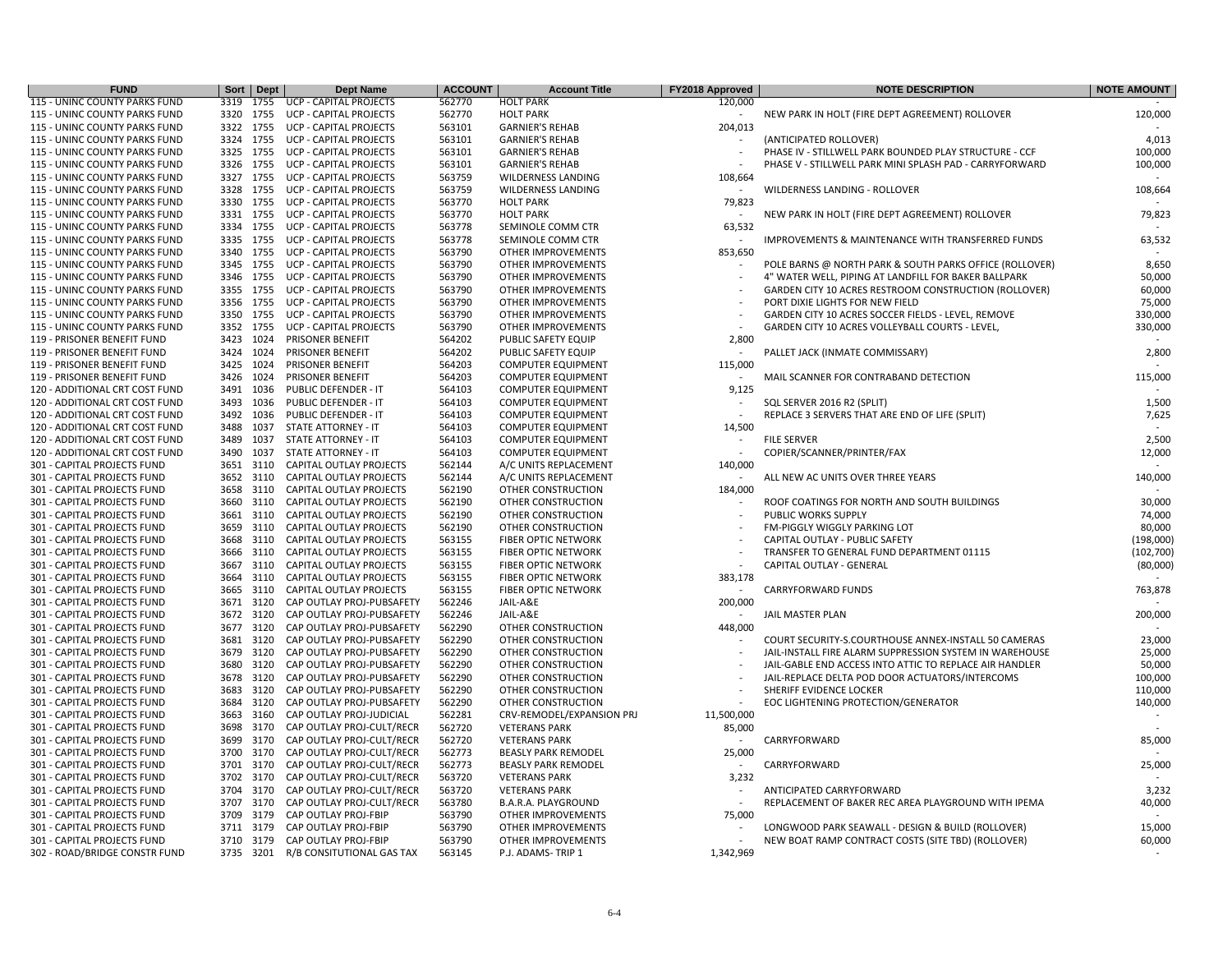| <b>FUND</b>                                                    | Sort         | Dept         | <b>Dept Name</b>                         | <b>ACCOUNT</b>   | <b>Account Title</b>                          | FY2018 Approved | <b>NOTE DESCRIPTION</b>                                 | <b>NOTE AMOUNT</b> |
|----------------------------------------------------------------|--------------|--------------|------------------------------------------|------------------|-----------------------------------------------|-----------------|---------------------------------------------------------|--------------------|
| 302 - ROAD/BRIDGE CONSTR FUND                                  | 3736         | 3201         | R/B CONSITUTIONAL GAS TAX                | 563145           | P.J. ADAMS-TRIP 1                             |                 | <b>CASH CARRY FORWARD</b>                               | 1,342,969          |
| 302 - ROAD/BRIDGE CONSTR FUND                                  | 3740 3201    |              | R/B CONSITUTIONAL GAS TAX                | 563158           | JOHN KING ROAD REHAB                          | 200,000         |                                                         |                    |
| 302 - ROAD/BRIDGE CONSTR FUND                                  | 3741         | 3201         | R/B CONSITUTIONAL GAS TAX                | 563158           | JOHN KING ROAD REHAB                          |                 | FUTURE PROJECT SEED MONEY CASH (ESTIMATED AT \$400,000) | 200,000            |
| 302 - ROAD/BRIDGE CONSTR FUND                                  | 3742         | 3201         | R/B CONSITUTIONAL GAS TAX                | 563159           | <b>CRESTVIEW BY-PASS</b>                      | 250,000         |                                                         |                    |
| 302 - ROAD/BRIDGE CONSTR FUND                                  | 3743         | 3201         | R/B CONSITUTIONAL GAS TAX                | 563159           | <b>CRESTVIEW BY-PASS</b>                      |                 | FUTURE PROJECT SEED MONEY CASH (EST @ \$750,000)        | 250,000            |
| 302 - ROAD/BRIDGE CONSTR FUND                                  | 3755         | 3201         | R/B CONSITUTIONAL GAS TAX                | 563170           | RATTLESNAKE BLUFF ROAD                        | 90,000          |                                                         |                    |
| 302 - ROAD/BRIDGE CONSTR FUND                                  | 3756         | 3201         | R/B CONSITUTIONAL GAS TAX                | 563170           | RATTLESNAKE BLUFF ROAD                        |                 | <b>CASH CARRY FORWARD</b>                               | 90,000             |
| 302 - ROAD/BRIDGE CONSTR FUND                                  | 3757         | 3201         | R/B CONSITUTIONAL GAS TAX                | 563171           | HWY 393 PHASE III                             | 250,000         |                                                         |                    |
| 302 - ROAD/BRIDGE CONSTR FUND                                  | 3759         | 3201         | R/B CONSITUTIONAL GAS TAX                | 563171           | HWY 393 PHASE II                              |                 | <b>CASH CARRY FORWARD</b>                               | 100,000            |
| 302 - ROAD/BRIDGE CONSTR FUND                                  | 3758         | 3201         | R/B CONSITUTIONAL GAS TAX                | 563171           | HWY 393 PHASE III                             |                 | FUTURE PROJECT SEED MONEY CASH (EST @ \$1.5M)           | 150,000            |
| 302 - ROAD/BRIDGE CONSTR FUND                                  | 3761         | 3201         | R/B CONSITUTIONAL GAS TAX                | 563172           | HWY 2 BRIDGE REPLACEMENT                      | 100,000         |                                                         |                    |
| 302 - ROAD/BRIDGE CONSTR FUND                                  | 3762 3201    |              | R/B CONSITUTIONAL GAS TAX                | 563172           | HWY 2 BRIDGE REPLACEMENT                      |                 | CASH CARRY FORWARD (EST. @ \$4.M)                       | 100,000            |
| 302 - ROAD/BRIDGE CONSTR FUND                                  | 3763         | 3201         | R/B CONSITUTIONAL GAS TAX                | 563173           | <b>FIM BLVD</b>                               | 215,000         |                                                         |                    |
| 302 - ROAD/BRIDGE CONSTR FUND                                  | 3764         | 3201         | R/B CONSITUTIONAL GAS TAX                | 563173           | FIM BLVD                                      |                 | CASH CARRY FORWARD FROM FAIRCHILD                       | 215,000            |
| 302 - ROAD/BRIDGE CONSTR FUND                                  | 3766         | 3201         | R/B CONSITUTIONAL GAS TAX                | 563175           | SENTERFITT ROAD BRIDGE                        | 100,000         |                                                         |                    |
| 302 - ROAD/BRIDGE CONSTR FUND                                  | 3767         | 3201         | R/B CONSITUTIONAL GAS TAX                | 563175           | SENTERFITT ROAD BRIDGE                        |                 | CASH CARRY FORWARD (EST @ \$150K)                       | 100,000            |
| 302 - ROAD/BRIDGE CONSTR FUND                                  | 3769         | 3201         | R/B CONSITUTIONAL GAS TAX                | 563177           | <b>GALIVER CUT-OFF</b>                        | 400,000         |                                                         |                    |
| 302 - ROAD/BRIDGE CONSTR FUND                                  | 3770         | 3201         | R/B CONSITUTIONAL GAS TAX                | 563177           | <b>GALIVER CUT-OFF</b>                        |                 | CASH CARRY FORWARD FULLY FUNDED                         | 400,000            |
| 302 - ROAD/BRIDGE CONSTR FUND                                  | 3773         | 3201         | R/B CONSITUTIONAL GAS TAX                | 563179           | LUDLAM ROAD                                   | 350,000         |                                                         |                    |
| 302 - ROAD/BRIDGE CONSTR FUND                                  | 3774         | 3201         | R/B CONSITUTIONAL GAS TAX                | 563179           | LUDLAM ROAD                                   |                 | NEW PROJECT FULLY FUNDED                                | 350,000            |
| 302 - ROAD/BRIDGE CONSTR FUND                                  | 3781         | 3201         | R/B CONSITUTIONAL GAS TAX                | 563186           | <b>STEELE ROAD</b>                            | 165,000         |                                                         |                    |
| 302 - ROAD/BRIDGE CONSTR FUND                                  | 3782         | 3201         | R/B CONSITUTIONAL GAS TAX                | 563186           | <b>STEELE ROAD</b>                            |                 | NEW PROJECT FULLY FUNDED                                | 165,000            |
| 302 - ROAD/BRIDGE CONSTR FUND                                  | 3783         | 3201         | R/B CONSITUTIONAL GAS TAX                | 563187           | A L GILLMAN ROAD                              | 115,000         |                                                         |                    |
| 302 - ROAD/BRIDGE CONSTR FUND                                  | 3784         | 3201         | R/B CONSITUTIONAL GAS TAX                | 563187           | A L GILLMAN ROAD                              |                 | NEW PROJECT FULLY FUNDED                                | 115,000            |
| 302 - ROAD/BRIDGE CONSTR FUND                                  | 3785         | 3201         | R/B CONSITUTIONAL GAS TAX                | 563188           | <b>GRIFFITH CEMETERY ROAD</b>                 | 60,000          |                                                         |                    |
| 302 - ROAD/BRIDGE CONSTR FUND                                  | 3786         | 3201         | R/B CONSITUTIONAL GAS TAX                | 563188           | <b>GRIFFITH CEMETERY ROAD</b>                 |                 | NEW PROJECT FULLY FUNDED                                | 60,000             |
| 302 - ROAD/BRIDGE CONSTR FUND                                  | 3787         | 3201         | R/B CONSITUTIONAL GAS TAX                | 563189           | LAKE ELLA ROAD                                | 150,000         |                                                         |                    |
| 302 - ROAD/BRIDGE CONSTR FUND                                  | 3788         | 3201         | R/B CONSITUTIONAL GAS TAX                | 563189           | LAKE ELLA ROAD                                |                 | NEW PROJECT FULLY FUNDED                                | 150,000            |
| 302 - ROAD/BRIDGE CONSTR FUND                                  | 3789         | 3201         | R/B CONSITUTIONAL GAS TAX                | 563244           | PJ ADAMS-TRIP 2                               | 2,065,161       |                                                         |                    |
| 302 - ROAD/BRIDGE CONSTR FUND                                  | 3790         | 3201         | R/B CONSITUTIONAL GAS TAX                | 563244           | PJ ADAMS-TRIP 2                               |                 | CASH CARRY FORWARD FULLY FUNDED                         | 2,065,161          |
| 302 - ROAD/BRIDGE CONSTR FUND                                  | 3798         | 3201         | R/B CONSITUTIONAL GAS TAX                | 563313           | OAK HILL ROAD                                 | 160,000         |                                                         |                    |
| 302 - ROAD/BRIDGE CONSTR FUND                                  | 3799         | 3201         | R/B CONSITUTIONAL GAS TAX                | 563313           | OAK HILL ROAD                                 |                 | NEW PROJECT FULLY FUNDED                                | 160,000            |
| 302 - ROAD/BRIDGE CONSTR FUND                                  | 3800         | 3201         | R/B CONSITUTIONAL GAS TAX                | 563404           | DIST 3-OLD RIVER ROAD                         | 100,000         |                                                         |                    |
| 302 - ROAD/BRIDGE CONSTR FUND                                  | 3801         | 3201         | R/B CONSITUTIONAL GAS TAX                | 563404           | DIST 3-OLD RIVER ROAD                         |                 | NEW PROJECT FULLY FUNDED                                | 100,000            |
| 302 - ROAD/BRIDGE CONSTR FUND                                  | 3804         | 3201         | R/B CONSITUTIONAL GAS TAX                | 563487           | OKALOOSA LANE                                 | 1,369,000       |                                                         |                    |
| 302 - ROAD/BRIDGE CONSTR FUND                                  | 3805         | 3201         | R/B CONSITUTIONAL GAS TAX                | 563487           | <b>OKALOOSA LANE</b>                          |                 | CASH CARRY FORWARD FULLY FUNDED                         | 1,369,000          |
| 302 - ROAD/BRIDGE CONSTR FUND                                  | 3745         | 3202         | ROAD/BRIDGE-1 LOGT                       | 563160           | LENWOOD JACKSON ROAD                          | 43,500          |                                                         |                    |
| 302 - ROAD/BRIDGE CONSTR FUND                                  | 3746         | 3202         | ROAD/BRIDGE-1 LOGT                       | 563160           | LENWOOD JACKSON ROAD                          |                 | <b>CASH CARRY FORWARD</b>                               | 43,500             |
| 302 - ROAD/BRIDGE CONSTR FUND                                  | 3748         | 3202         | ROAD/BRIDGE-1 LOGT                       | 563164           | LIGHTHOUSE CHURCH ROAD                        | 145,000         |                                                         |                    |
| 302 - ROAD/BRIDGE CONSTR FUND                                  | 3749         | 3202         | ROAD/BRIDGE-1 LOGT                       | 563164           | LIGHTHOUSE CHURCH ROAD                        |                 | NEW PROJECT FULLY FUNDED DORTHY LN TO GALLIVER CUTOFF   | 145,000            |
| 302 - ROAD/BRIDGE CONSTR FUND<br>302 - ROAD/BRIDGE CONSTR FUND | 3750<br>3751 | 3202<br>3202 | ROAD/BRIDGE-1 LOGT<br>ROAD/BRIDGE-1 LOGT | 563167<br>563167 | <b>BRIDGE CONVERSION</b>                      | 175,000         |                                                         | 175,000            |
| 302 - ROAD/BRIDGE CONSTR FUND                                  | 3752         | 3202         | ROAD/BRIDGE-1 LOGT                       | 563168           | <b>BRIDGE CONVERSION</b><br><b>ADAMS ROAD</b> | 20,000          | BASED ON HISTORICAL DATA AND FUTURE NEEDS               |                    |
| 302 - ROAD/BRIDGE CONSTR FUND                                  | 3753         | 3202         | ROAD/BRIDGE-1 LOGT                       | 563168           | <b>ADAMS ROAD</b>                             |                 | <b>CASH CARRY FORWARD</b>                               | 20,000             |
| 302 - ROAD/BRIDGE CONSTR FUND                                  | 3771         | 3202         | ROAD/BRIDGE-1 LOGT                       | 563178           | <b>TURKEY CREEK BRIDGE</b>                    | 90,000          |                                                         |                    |
| 302 - ROAD/BRIDGE CONSTR FUND                                  | 3772         | 3202         | ROAD/BRIDGE-1 LOGT                       | 563178           | <b>TURKEY CREEK BRIDGE</b>                    |                 | NEW PROJECT FULLY FUNDED                                | 90,000             |
| 302 - ROAD/BRIDGE CONSTR FUND                                  | 3791         | 3202         | ROAD/BRIDGE-1 LOGT                       | 563245           | <b>MATTHEW BLVD</b>                           | 300,000         |                                                         |                    |
| 302 - ROAD/BRIDGE CONSTR FUND                                  | 3793         | 3202         | ROAD/BRIDGE-1 LOGT                       | 563245           | <b>MATTHEW BLVD</b>                           |                 | NEW MONEY FULLY FUNDED                                  | 50,000             |
| 302 - ROAD/BRIDGE CONSTR FUND                                  | 3792         | 3202         | ROAD/BRIDGE-1 LOGT                       | 563245           | <b>MATTHEW BLVD</b>                           |                 | <b>CASH CARRY FORWARD</b>                               | 250,000            |
| 302 - ROAD/BRIDGE CONSTR FUND                                  | 3795         | 3202         | ROAD/BRIDGE-1 LOGT                       | 563247           | <b>HIGH RIDGE ROAD</b>                        | 150,000         |                                                         |                    |
| 302 - ROAD/BRIDGE CONSTR FUND                                  | 3796 3202    |              | ROAD/BRIDGE-1 LOGT                       | 563247           | <b>HIGH RIDGE ROAD</b>                        |                 | CASH CARRY FORWARD FULLY FUNDED                         | 150,000            |
| 302 - ROAD/BRIDGE CONSTR FUND                                  | 3806         | 3202         | ROAD/BRIDGE-1 LOGT                       | 563490           | OTHER IMPROVEMENTS                            | 200,000         |                                                         |                    |
| 302 - ROAD/BRIDGE CONSTR FUND                                  | 3807         | 3202         | ROAD/BRIDGE-1 LOGT                       | 563496           | USDA WATERSHED (E.W.P.)                       | 270,000         |                                                         |                    |
| 302 - ROAD/BRIDGE CONSTR FUND                                  | 3808         | 3202         | ROAD/BRIDGE-1 LOGT                       | 563496           | USDA WATERSHED (E.W.P.)                       |                 | CARRYFORWARD FROM PREVIOUS YEAR                         | 270,000            |
| 302 - ROAD/BRIDGE CONSTR FUND                                  | 3809         | 3202         | ROAD/BRIDGE-1 LOGT                       | 564402           | <b>TRANSPORTATION EQUIP</b>                   | 258,500         |                                                         |                    |
| 302 - ROAD/BRIDGE CONSTR FUND                                  | 3813         | 3202         | ROAD/BRIDGE-1 LOGT                       | 564402           | <b>TRANSPORTATION EQUIP</b>                   |                 | NEW TANK FOR WATER TRUCK                                | 6,500              |
| 302 - ROAD/BRIDGE CONSTR FUND                                  | 3812         | 3202         | ROAD/BRIDGE-1 LOGT                       | 564402           | <b>TRANSPORTATION EQUIP</b>                   |                 | REPLACE 2004 CHEVY "15603" 4X4 1/2 TON 193649 MILES     | 27,000             |
| 302 - ROAD/BRIDGE CONSTR FUND                                  | 3811         | 3202         | ROAD/BRIDGE-1 LOGT                       | 564402           | <b>TRANSPORTATION EQUIP</b>                   |                 | <b>NEW CHIPPER</b>                                      | 35,000             |
| 302 - ROAD/BRIDGE CONSTR FUND                                  | 3810         | 3202         | ROAD/BRIDGE-1 LOGT                       | 564402           | <b>TRANSPORTATION EQUIP</b>                   |                 | REPLACE 99 BADGER Q9201 @ 5262 HOURS                    | 190,000            |
| 302 - ROAD/BRIDGE CONSTR FUND                                  | 3737 3206    |              | PJ ADAMS TIF                             | 563145           | P.J. ADAMS-TRIP 1                             | 1,450,000       |                                                         |                    |
| 302 - ROAD/BRIDGE CONSTR FUND                                  |              |              | 3738 3206 PJ ADAMS TIF                   | 563145           | P.J. ADAMS-TRIP 1                             |                 | CASH CARRYFORWARD                                       | 700,000            |
|                                                                |              |              |                                          |                  |                                               |                 |                                                         |                    |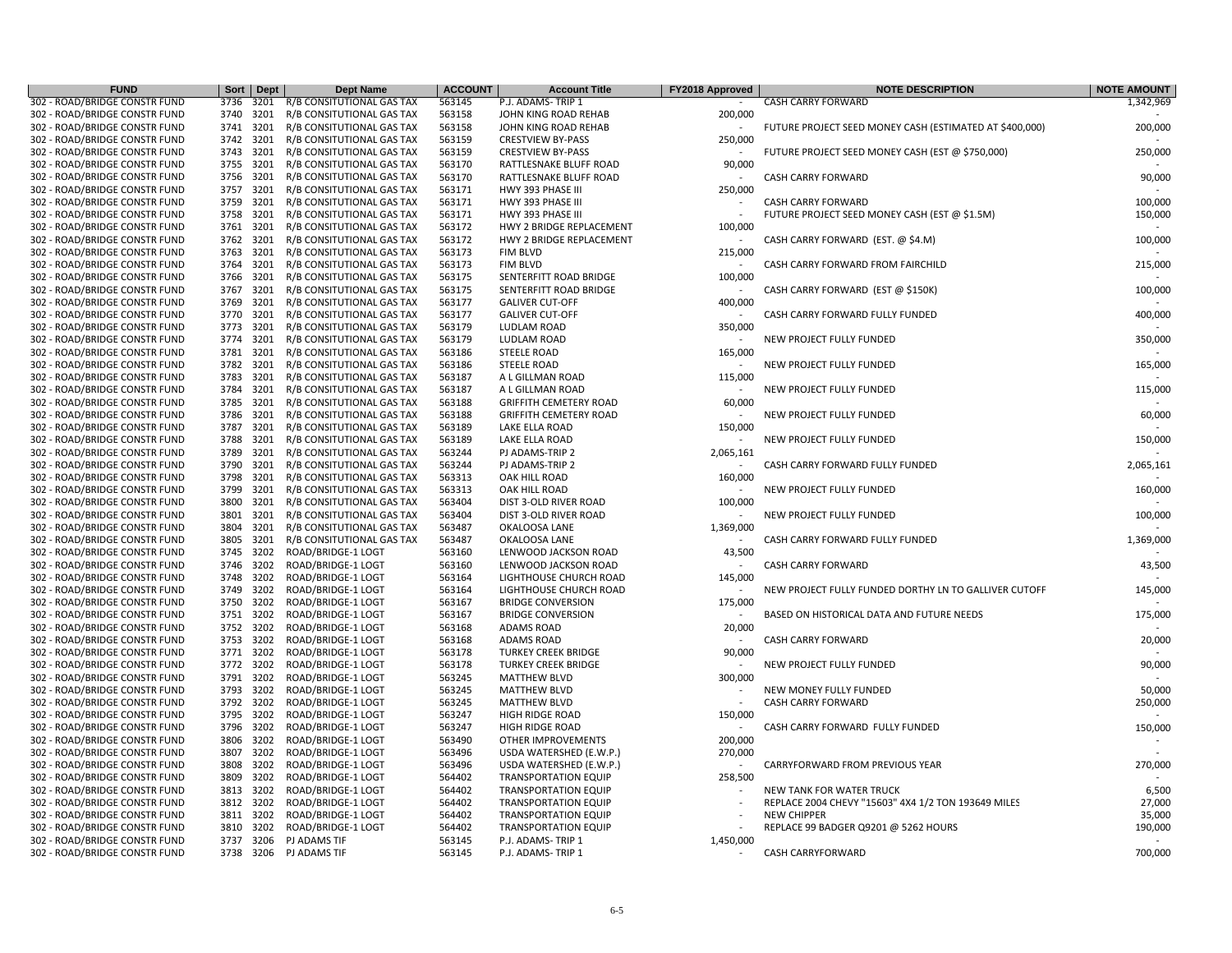| <b>FUND</b>                    |           | Sort Dept | <b>Dept Name</b>        | <b>ACCOUNT</b> | <b>Account Title</b>             | FY2018 Approved          | <b>NOTE DESCRIPTION</b>                     | <b>NOTE AMOUNT</b> |
|--------------------------------|-----------|-----------|-------------------------|----------------|----------------------------------|--------------------------|---------------------------------------------|--------------------|
| 302 - ROAD/BRIDGE CONSTR FUND  | 3739      | 3206      | PJ ADAMS TIF            | 563145         | P.J. ADAMS-TRIP 1                |                          | FY18 TIF                                    | 750,000            |
| 411 - WATER & SEWER ENTERPRISE | 4110      | 4101      | WATER & SEWER-OPERATING | 562300         | <b>BLDG-PHYSICAL ENVIRONMENT</b> | 65,000                   |                                             |                    |
| 411 - WATER & SEWER ENTERPRISE | 4113      | 4101      | WATER & SEWER-OPERATING | 562300         | <b>BLDG-PHYSICAL ENVIRONMENT</b> |                          | <b>CUSTOMER SERVICE AREA REMODEL</b>        | 20,000             |
| 411 - WATER & SEWER ENTERPRISE | 4114 4101 |           | WATER & SEWER-OPERATING | 562300         | BLDG-PHYSICAL ENVIRONMENT        |                          | REMODEL FIRST FLOOR EAST SIDE               | 20,000             |
| 411 - WATER & SEWER ENTERPRISE | 4115      | 4101      | WATER & SEWER-OPERATING | 562300         | <b>BLDG-PHYSICAL ENVIRONMENT</b> |                          | REMODEL SECOND FLOOR WEST SIDE              | 25,000             |
| 411 - WATER & SEWER ENTERPRISE | 4129      | 4101      | WATER & SEWER-OPERATING | 563317         | <b>INVENTORY-METERS</b>          | 300,000                  |                                             |                    |
| 411 - WATER & SEWER ENTERPRISE | 4133      | 4101      | WATER & SEWER-OPERATING | 563317         | <b>INVENTORY-METERS</b>          |                          | CAPITAL IMPROVEMENT PROGRAM                 | 300,000            |
| 411 - WATER & SEWER ENTERPRISE | 4134      | 4101      | WATER & SEWER-OPERATING | 563318         | <b>INVENTORY-OTHER</b>           | 300,000                  |                                             |                    |
| 411 - WATER & SEWER ENTERPRISE | 4137      | 4101      | WATER & SEWER-OPERATING | 563318         | <b>INVENTORY-OTHER</b>           |                          | CONNECTORS, VALVES, CURB STOPS, JOINTS ETC. | 300,000            |
| 411 - WATER & SEWER ENTERPRISE | 4175      | 4101      | WATER & SEWER-OPERATING | 564301         | OFFICE MACHINES                  | 23,500                   |                                             |                    |
| 411 - WATER & SEWER ENTERPRISE | 4181      | 4101      | WATER & SEWER-OPERATING | 564301         | <b>OFFICE MACHINES</b>           |                          | FIRE PROOF CABINET FOR RECORDS              | 1,000              |
| 411 - WATER & SEWER ENTERPRISE | 4182      | 4101      | WATER & SEWER-OPERATING | 564301         | OFFICE MACHINES                  |                          | <b>LASER PRINTER</b>                        | 3,000              |
| 411 - WATER & SEWER ENTERPRISE | 4178      | 4101      | WATER & SEWER-OPERATING | 564301         | <b>OFFICE MACHINES</b>           |                          | AV EQUIPMENT                                | 4,000              |
| 411 - WATER & SEWER ENTERPRISE | 4184      | 4101      | WATER & SEWER-OPERATING | 564301         | <b>OFFICE MACHINES</b>           |                          | COPIER/PRINTER/FAX                          | 7,000              |
| 411 - WATER & SEWER ENTERPRISE | 4179      | 4101      | WATER & SEWER-OPERATING | 564301         | <b>OFFICE MACHINES</b>           |                          | OFFICE/COMPUTER FURNITURE - DEPARTMENT WIDE | 8,500              |
| 411 - WATER & SEWER ENTERPRISE | 4185      | 4101      | WATER & SEWER-OPERATING | 564302         | PHYSICAL ENVIRONMNT EQUIP        | 926,500                  |                                             |                    |
| 411 - WATER & SEWER ENTERPRISE | 4239      | 4101      | WATER & SEWER-OPERATING | 564302         | PHYSICAL ENVIRONMNT EQUIP        |                          | RADIAL ARM SAW                              | 1,000              |
| 411 - WATER & SEWER ENTERPRISE | 4210 4101 |           | WATER & SEWER-OPERATING | 564302         | PHYSICAL ENVIRONMNT EQUIP        |                          | REPLACE SHELVING IN SUPPLY ROOM             | 1,500              |
|                                |           |           |                         |                |                                  |                          |                                             | 2,000              |
| 411 - WATER & SEWER ENTERPRISE | 4188      | 4101      | WATER & SEWER-OPERATING | 564302         | PHYSICAL ENVIRONMNT EQUIP        |                          | SURVEY TOOLS/EQUIPMENT                      |                    |
| 411 - WATER & SEWER ENTERPRISE | 4215      | 4101      | WATER & SEWER-OPERATING | 564302         | PHYSICAL ENVIRONMNT EQUIP        |                          | PORTABLE PH METER                           | 2,000              |
| 411 - WATER & SEWER ENTERPRISE | 4227      | 4101      | WATER & SEWER-OPERATING | 564302         | PHYSICAL ENVIRONMNT EQUIP        |                          | <b>GAS TECH</b>                             | 2,000              |
| 411 - WATER & SEWER ENTERPRISE | 4235      | 4101      | WATER & SEWER-OPERATING | 564302         | PHYSICAL ENVIRONMNT EQUIP        |                          | 3" HONDA WT SELF PRIMING TRASH PUMP 5.5 HP  | 2,000              |
| 411 - WATER & SEWER ENTERPRISE | 4234 4101 |           | WATER & SEWER-OPERATING | 564302         | PHYSICAL ENVIRONMNT EQUIP        |                          | STIHL DEMO SAWS                             | 2,500              |
| 411 - WATER & SEWER ENTERPRISE | 4216      | 4101      | WATER & SEWER-OPERATING | 564302         | PHYSICAL ENVIRONMNT EQUIP        |                          | DISSOLVED OXYGEN METER                      | 3,000              |
| 411 - WATER & SEWER ENTERPRISE | 4233      | 4101      | WATER & SEWER-OPERATING | 564302         | PHYSICAL ENVIRONMNT EQUIP        |                          | 1.5" 12 VOLT PUMPS                          | 3,000              |
| 411 - WATER & SEWER ENTERPRISE | 4201      | 4101      | WATER & SEWER-OPERATING | 564302         | PHYSICAL ENVIRONMNT EQUIP        |                          | <b>GAS TECH</b>                             | 4,000              |
| 411 - WATER & SEWER ENTERPRISE | 4219      | 4101      | WATER & SEWER-OPERATING | 564302         | PHYSICAL ENVIRONMNT EQUIP        |                          | <b>GAS TECH</b>                             | 4,000              |
| 411 - WATER & SEWER ENTERPRISE | 4200      | 4101      | WATER & SEWER-OPERATING | 564302         | PHYSICAL ENVIRONMNT EQUIP        |                          | 14" STIHL PIPE SAW                          | 5,000              |
| 411 - WATER & SEWER ENTERPRISE | 4203      | 4101      | WATER & SEWER-OPERATING | 564302         | PHYSICAL ENVIRONMNT EQUIP        |                          | PIPE SAWS                                   | 5,000              |
| 411 - WATER & SEWER ENTERPRISE | 4214      | 4101      | WATER & SEWER-OPERATING | 564302         | PHYSICAL ENVIRONMNT EQUIP        |                          | <b>HOT AIR STERILIZER</b>                   | 5,000              |
| 411 - WATER & SEWER ENTERPRISE | 4217      | 4101      | WATER & SEWER-OPERATING | 564302         | PHYSICAL ENVIRONMNT EQUIP        |                          | SPECTROPHOTOMETER                           | 5,000              |
| 411 - WATER & SEWER ENTERPRISE | 4220      | 4101      | WATER & SEWER-OPERATING | 564302         | PHYSICAL ENVIRONMNT EQUIP        |                          | PORTABLE BLOWER                             | 5,000              |
| 411 - WATER & SEWER ENTERPRISE | 4221 4101 |           | WATER & SEWER-OPERATING | 564302         | PHYSICAL ENVIRONMNT EQUIP        |                          | 6" HOSE                                     | 5,000              |
| 411 - WATER & SEWER ENTERPRISE | 4222      | 4101      | WATER & SEWER-OPERATING | 564302         | PHYSICAL ENVIRONMNT EQUIP        |                          | 4" HOSE                                     | 5,000              |
| 411 - WATER & SEWER ENTERPRISE | 4237      | 4101      | WATER & SEWER-OPERATING | 564302         | PHYSICAL ENVIRONMNT EQUIP        |                          | SELF CONTAINED BREATHING APPARATUS          | 5,000              |
| 411 - WATER & SEWER ENTERPRISE | 4240      | 4101      | WATER & SEWER-OPERATING | 564302         | PHYSICAL ENVIRONMNT EQUIP        |                          | <b>DUMP TRAILER</b>                         | 5,000              |
| 411 - WATER & SEWER ENTERPRISE | 4231      | 4101      | WATER & SEWER-OPERATING | 564302         | PHYSICAL ENVIRONMNT EQUIP        |                          | <b>STORAGE BUILDING</b>                     | 5,500              |
| 411 - WATER & SEWER ENTERPRISE | 4195      | 4101      | WATER & SEWER-OPERATING | 564302         | PHYSICAL ENVIRONMNT EQUIP        |                          | TAP MATE II MACHINES                        | 8,000              |
| 411 - WATER & SEWER ENTERPRISE | 4194      | 4101      | WATER & SEWER-OPERATING | 564302         | PHYSICAL ENVIRONMNT EQUIP        |                          | 1.5" 12 VOLT PUMPS                          | 10,000             |
| 411 - WATER & SEWER ENTERPRISE | 4199      | 4101      | WATER & SEWER-OPERATING | 564302         | PHYSICAL ENVIRONMNT EQUIP        |                          | <b>CORING MACHINE</b>                       | 10,000             |
| 411 - WATER & SEWER ENTERPRISE | 4205      | 4101      | WATER & SEWER-OPERATING | 564302         | PHYSICAL ENVIRONMNT EQUIP        |                          | TRAILER                                     | 10,000             |
| 411 - WATER & SEWER ENTERPRISE | 4229      | 4101      | WATER & SEWER-OPERATING | 564302         | PHYSICAL ENVIRONMNT EQUIP        |                          | <b>DISK HARROW</b>                          | 10,000             |
| 411 - WATER & SEWER ENTERPRISE | 4190      | 4101      | WATER & SEWER-OPERATING | 564302         | PHYSICAL ENVIRONMNT EQUIP        |                          | NUCLEAR DENSITY UNIT                        | 12,000             |
| 411 - WATER & SEWER ENTERPRISE | 4225      | 4101      | WATER & SEWER-OPERATING | 564302         | PHYSICAL ENVIRONMNT EQUIP        |                          | SAMPLE TRANPORT UNIT                        | 12,000             |
| 411 - WATER & SEWER ENTERPRISE | 4226 4101 |           | WATER & SEWER-OPERATING | 564302         | PHYSICAL ENVIRONMNT EQUIP        |                          | <b>STORAGE SHED</b>                         | 14,000             |
| 411 - WATER & SEWER ENTERPRISE | 4208      | 4101      | WATER & SEWER-OPERATING | 564302         | PHYSICAL ENVIRONMNT EQUIP        |                          | <b>TRENCH BOX</b>                           | 15,000             |
| 411 - WATER & SEWER ENTERPRISE | 4196      | 4101      | WATER & SEWER-OPERATING | 564302         | PHYSICAL ENVIRONMNT EQUIP        |                          | SEWER SERVICE CAMERA                        | 20,000             |
| 411 - WATER & SEWER ENTERPRISE | 4197      | 4101      | WATER & SEWER-OPERATING | 564302         | PHYSICAL ENVIRONMNT EQUIP        |                          | DUAL AXLE TRAILER 16'                       | 20,000             |
| 411 - WATER & SEWER ENTERPRISE | 4198      | 4101      | WATER & SEWER-OPERATING | 564302         | PHYSICAL ENVIRONMNT EQUIP        |                          | <b>DUMP TRAILER</b>                         | 20,000             |
| 411 - WATER & SEWER ENTERPRISE | 4212      | 4101      | WATER & SEWER-OPERATING | 564302         | PHYSICAL ENVIRONMNT EQUIP        |                          | SECURITY CAMERA SYSTEM DEPARTMENT WIDE      | 20,000             |
| 411 - WATER & SEWER ENTERPRISE | 4193      | 4101      | WATER & SEWER-OPERATING | 564302         | PHYSICAL ENVIRONMNT EQUIP        |                          | TRAILER MOUNTED AIR COMPRESSOR              | 25,000             |
| 411 - WATER & SEWER ENTERPRISE | 4223 4101 |           | WATER & SEWER-OPERATING | 564302         | PHYSICAL ENVIRONMNT EQUIP        |                          | 80 KW PORTABLE GENERATOR                    | 45,000             |
| 411 - WATER & SEWER ENTERPRISE | 4189      | 4101      | WATER & SEWER-OPERATING | 564302         | PHYSICAL ENVIRONMNT EQUIP        |                          | <b>GPS BASE STATION/ROVER/CONTROLLER</b>    | 48,000             |
|                                |           | 4101      |                         | 564302         |                                  |                          | <b>BROOM TRACTOR</b>                        | 50,000             |
| 411 - WATER & SEWER ENTERPRISE | 4207      | 4101      | WATER & SEWER-OPERATING |                | PHYSICAL ENVIRONMNT EQUIP        |                          |                                             | 60,000             |
| 411 - WATER & SEWER ENTERPRISE | 4192      |           | WATER & SEWER-OPERATING | 564302         | PHYSICAL ENVIRONMNT EQUIP        |                          | 42 EXCAVATOR                                |                    |
| 411 - WATER & SEWER ENTERPRISE | 4211      | 4101      | WATER & SEWER-OPERATING | 564302         | PHYSICAL ENVIRONMNT EQUIP        |                          | FORKLIFT 4X4 FOR FORT WALTON BEACH          | 70,000             |
| 411 - WATER & SEWER ENTERPRISE | 4206 4101 |           | WATER & SEWER-OPERATING | 564302         | PHYSICAL ENVIRONMNT EQUIP        |                          | <b>PIPE TRUCK</b>                           | 100,000            |
| 411 - WATER & SEWER ENTERPRISE | 4204      | 4101      | WATER & SEWER-OPERATING | 564302         | PHYSICAL ENVIRONMNT EQUIP        |                          | <b>TRANSPORT TRUCK</b>                      | 120,000            |
| 411 - WATER & SEWER ENTERPRISE | 4242      | 4101      | WATER & SEWER-OPERATING | 564302         | PHYSICAL ENVIRONMNT EQUIP        |                          | FRONT END LOADER                            | 150,000            |
| 411 - WATER & SEWER ENTERPRISE | 4244      | 4101      | WATER & SEWER-OPERATING | 564303         | <b>COMPUTER EQUIPMENT</b>        | 125,000                  |                                             |                    |
| 411 - WATER & SEWER ENTERPRISE |           | 4251 4101 | WATER & SEWER-OPERATING | 564303         | <b>COMPUTER EQUIPMENT</b>        | $\overline{\phantom{a}}$ | <b>EMERGE SECURITY UPGRADES</b>             | 2,000              |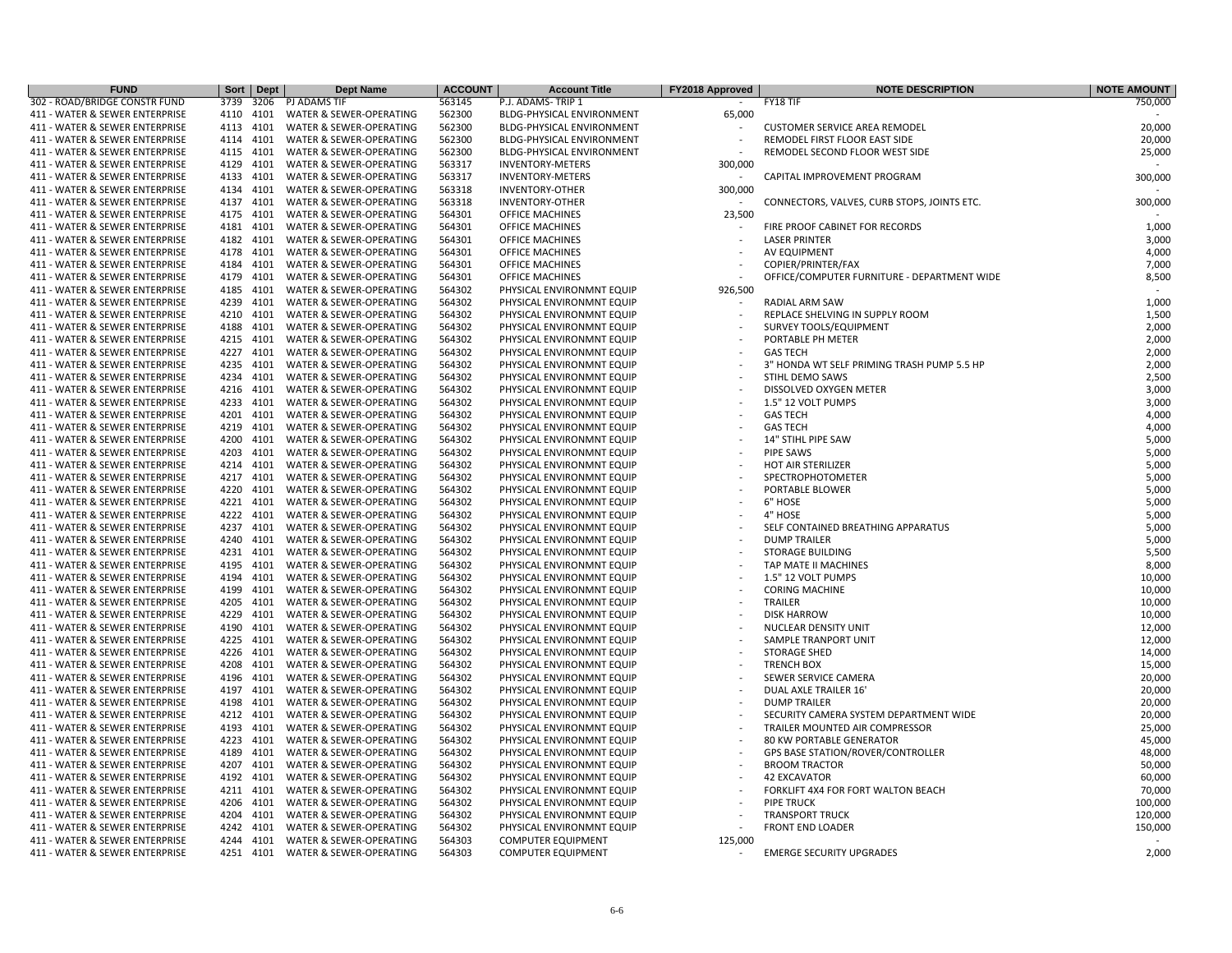| <b>FUND</b>                    | Sort  <br><b>Dept</b> | <b>Dept Name</b>          | <b>ACCOUNT</b> | <b>Account Title</b>            | FY2018 Approved          | <b>NOTE DESCRIPTION</b>                                 | <b>NOTE AMOUNT</b> |
|--------------------------------|-----------------------|---------------------------|----------------|---------------------------------|--------------------------|---------------------------------------------------------|--------------------|
| 411 - WATER & SEWER ENTERPRISE | 4247<br>4101          | WATER & SEWER-OPERATING   | 564303         | <b>COMPUTER EQUIPMENT</b>       |                          | SERVER LIFE CYCLE REPLACEMENT                           | 10,000             |
| 411 - WATER & SEWER ENTERPRISE | 4249<br>4101          | WATER & SEWER-OPERATING   | 564303         | <b>COMPUTER EQUIPMENT</b>       |                          | <b>CREDIT CARD MACHINES</b>                             | 10,000             |
| 411 - WATER & SEWER ENTERPRISE | 4101<br>4250          | WATER & SEWER-OPERATING   | 564303         | <b>COMPUTER EQUIPMENT</b>       |                          | PC AND LAPTOPS                                          | 10,000             |
| 411 - WATER & SEWER ENTERPRISE | 4257 4101             | WATER & SEWER-OPERATING   | 564303         | <b>COMPUTER EQUIPMENT</b>       |                          | <b>SCADA EQUIPMENT</b>                                  | 10,000             |
| 411 - WATER & SEWER ENTERPRISE | 4248<br>4101          | WATER & SEWER-OPERATING   | 564303         | <b>COMPUTER EQUIPMENT</b>       |                          | <b>CENTRAL BACKUP</b>                                   | 18,000             |
| 411 - WATER & SEWER ENTERPRISE | 4254<br>4101          | WATER & SEWER-OPERATING   | 564303         | <b>COMPUTER EQUIPMENT</b>       |                          | SENSUS AMR EQUIPMENT                                    | 20,000             |
| 411 - WATER & SEWER ENTERPRISE | 4255<br>4101          | WATER & SEWER-OPERATING   | 564303         | <b>COMPUTER EQUIPMENT</b>       |                          | SENSUS VGB WITH LAPTOP                                  | 20,000             |
| 411 - WATER & SEWER ENTERPRISE | 4252 4101             | WATER & SEWER-OPERATING   | 564303         | <b>COMPUTER EQUIPMENT</b>       |                          | <b>CUSTOMER SERVICE CALL RECORDING</b>                  | 25,000             |
| 411 - WATER & SEWER ENTERPRISE | 4258<br>4101          | WATER & SEWER-OPERATING   | 564304         | <b>VEHICLES</b>                 | 545,000                  |                                                         |                    |
| 411 - WATER & SEWER ENTERPRISE | 4269<br>4101          | WATER & SEWER-OPERATING   | 564304         | <b>VEHICLES</b>                 |                          | CARAVAN 7 PASSENGER VAN REPL 06B16839 185,036 MILES     | 25,000             |
| 411 - WATER & SEWER ENTERPRISE | 4271<br>4101          | WATER & SEWER-OPERATING   | 564304         | <b>VEHICLES</b>                 |                          | COLORADO PICK UP REPL 07C16978 126,032 MILES            | 25,000             |
| 411 - WATER & SEWER ENTERPRISE | 4262<br>4101          | WATER & SEWER-OPERATING   | 564304         | <b>VEHICLES</b>                 |                          | 1/2 TON EXTENDED CAB 4X4 REPL 05C14947 - 140,069 MILES  | 30,000             |
| 411 - WATER & SEWER ENTERPRISE | 4263<br>4101          | WATER & SEWER-OPERATING   | 564304         | <b>VEHICLES</b>                 |                          | 1/2 TON EXTENDED CAB 4X4 REPL 05C14948 - 141,423 MILES  | 30,000             |
| 411 - WATER & SEWER ENTERPRISE | 4264<br>4101          | WATER & SEWER-OPERATING   | 564304         | <b>VEHICLES</b>                 |                          | 1/2 TON EXTENDED CAB 4X4 REPL 06C16810 - 150,573 MILES  | 30,000             |
| 411 - WATER & SEWER ENTERPRISE | 4272<br>4101          | WATER & SEWER-OPERATING   | 564304         | <b>VEHICLES</b>                 |                          | 1/2 TON EXTENDED CAB 4X4 REPL 98C6446 - 113,193 MILES   | 30,000             |
| 411 - WATER & SEWER ENTERPRISE | 4265<br>4101          | WATER & SEWER-OPERATING   | 564304         | <b>VEHICLES</b>                 |                          | SUV 4X4 REPL 06B16674 - 211,479 MILES                   | 35,000             |
| 411 - WATER & SEWER ENTERPRISE | 4270<br>4101          | WATER & SEWER-OPERATING   | 564304         | <b>VEHICLES</b>                 |                          | SUV 4X4 REPL 01B9953 - 140,956 MILES                    | 35,000             |
| 411 - WATER & SEWER ENTERPRISE | 4261<br>4101          | WATER & SEWER-OPERATING   | 564304         | <b>VEHICLES</b>                 |                          | 1 TON EXTENDED CAB 4X4 REPL 05C15946 - 212,872 MILES    | 75,000             |
| 411 - WATER & SEWER ENTERPRISE | 4266<br>4101          | WATER & SEWER-OPERATING   | 564304         | <b>VEHICLES</b>                 |                          | F450 UTILTY BODY 4X4 REPL 02G14248 148,651 MILES        | 75,000             |
| 411 - WATER & SEWER ENTERPRISE | 4267<br>4101          | WATER & SEWER-OPERATING   | 564304         | <b>VEHICLES</b>                 |                          | F450 UTILTY BODY 4X4 REPL 04G15609 187,704 MILES        | 75,000             |
| 411 - WATER & SEWER ENTERPRISE | 4268<br>4101          | WATER & SEWER-OPERATING   | 564304         | <b>VEHICLES</b>                 |                          | F550 W/UTILITY 4X4 COMP/INV REPL 07G16783 211,011 MILES | 80,000             |
| 411 - WATER & SEWER ENTERPRISE | 4274<br>4101          | WATER & SEWER-OPERATING   | 568300         | PHYSICAL ENVIRONMENT            | 85,000                   |                                                         |                    |
| 411 - WATER & SEWER ENTERPRISE | 4279<br>4101          | WATER & SEWER-OPERATING   | 568300         | PHYSICAL ENVIRONMENT            |                          | PDA-WIRELESS WORK ORDERS                                | 5,000              |
| 411 - WATER & SEWER ENTERPRISE | 4278<br>4101          | WATER & SEWER-OPERATING   | 568300         | PHYSICAL ENVIRONMENT            | $\overline{\phantom{a}}$ | <b>APPLICATION UPGRADES</b>                             | 10,000             |
| 411 - WATER & SEWER ENTERPRISE | 4280<br>4101          | WATER & SEWER-OPERATING   | 568300         | PHYSICAL ENVIRONMENT            |                          | DISASTER RECOVERY/HOT SWAPPABLE S/W                     | 70,000             |
| 411 - WATER & SEWER ENTERPRISE | 4116<br>4120          | <b>WATER CONSTRUCTION</b> | 563301         | <b>WATER-NEW LINES</b>          | 500,000                  |                                                         |                    |
| 411 - WATER & SEWER ENTERPRISE | 4118<br>4120          | <b>WATER CONSTRUCTION</b> | 563301         | <b>WATER-NEW LINES</b>          |                          | PRIMARILY THE BRADFORD AREA IN FY 2018                  | 500,000            |
| 411 - WATER & SEWER ENTERPRISE | 4124<br>4120          | <b>WATER CONSTRUCTION</b> | 563309         | <b>FUTURE WATER SUPPLY</b>      | 75,000                   |                                                         |                    |
| 411 - WATER & SEWER ENTERPRISE | 4125<br>4120          | <b>WATER CONSTRUCTION</b> | 563309         | <b>FUTURE WATER SUPPLY</b>      |                          | ONGOING PROJECT, EASEMENTS, CONSULTING                  | 75,000             |
| 411 - WATER & SEWER ENTERPRISE | 4120<br>4126          | <b>WATER CONSTRUCTION</b> | 563314         | STATE D.O.T. PROJECTS           | 200,000                  |                                                         |                    |
| 411 - WATER & SEWER ENTERPRISE | 4127<br>4120          | <b>WATER CONSTRUCTION</b> | 563314         | STATE D.O.T. PROJECTS           |                          | AS REQUIRED BY DOT - PJ ADAMS, ANTIOCH ROAD BRIDGE      | 200,000            |
| 411 - WATER & SEWER ENTERPRISE | 4143 4120             | <b>WATER CONSTRUCTION</b> | 563346         | <b>EXISTING WELLS</b>           | 100,000                  |                                                         |                    |
| 411 - WATER & SEWER ENTERPRISE | 4144<br>4120          | <b>WATER CONSTRUCTION</b> | 563346         | <b>EXISTING WELLS</b>           |                          | REHAB OF RAINTREE WELL IN FY 2018                       | 100,000            |
| 411 - WATER & SEWER ENTERPRISE | 4153<br>4120          | <b>WATER CONSTRUCTION</b> | 563531         | HWY 90 EAST-NEW WATER LIN       | 675,000                  |                                                         |                    |
| 411 - WATER & SEWER ENTERPRISE | 4120<br>4154          | <b>WATER CONSTRUCTION</b> | 563531         | HWY 90 EAST-NEW WATER LIN       |                          | HIGHWAY 90 WEST WATER MAIN REPLACEMENT                  | 675,000            |
| 411 - WATER & SEWER ENTERPRISE | 4120<br>4156          | <b>WATER CONSTRUCTION</b> | 563533         | <b>SCADA REPL/UPGRADES</b>      | 25,000                   |                                                         |                    |
| 411 - WATER & SEWER ENTERPRISE | 4157 4120             | <b>WATER CONSTRUCTION</b> | 563533         | <b>SCADA REPL/UPGRADES</b>      |                          | FOR NEEDED SCADA REPLACEMENT AND UPGRADES - WATER       | 25,000             |
| 411 - WATER & SEWER ENTERPRISE | 4158<br>4120          | <b>WATER CONSTRUCTION</b> | 563535         | <b>BROOKS BRIDGE WATER MAIN</b> | 600,000                  |                                                         |                    |
| 411 - WATER & SEWER ENTERPRISE | 4159<br>4120          | <b>WATER CONSTRUCTION</b> | 563535         | <b>BROOKS BRIDGE WATER MAIN</b> |                          | FOR WATER MAIN BORE UNDER SANTA ROSA SOUND              | 600,000            |
| 411 - WATER & SEWER ENTERPRISE | 4120<br>4161          | <b>WATER CONSTRUCTION</b> | 563538         | OCWS OPS BLDG/SITE WORK         | 1,350,000                |                                                         |                    |
| 411 - WATER & SEWER ENTERPRISE | 4120<br>4163          | <b>WATER CONSTRUCTION</b> | 563538         | OCWS OPS BLDG/SITE WORK         | $\overline{\phantom{a}}$ | BUILDING ON ODDFELLOW ROAD                              | 1,350,000          |
| 411 - WATER & SEWER ENTERPRISE | 4170 4120             | <b>WATER CONSTRUCTION</b> | 563546         | RES WATER METER REPLACE         | 4,300,000                |                                                         |                    |
| 411 - WATER & SEWER ENTERPRISE | 4171 4120             | <b>WATER CONSTRUCTION</b> | 563546         | RES WATER METER REPLACE         |                          | YEAR 2 OF THE THREE YEAR MASS METER CHANGE OUT PROGRAM  | 4,300,000          |
| 411 - WATER & SEWER ENTERPRISE | 4120<br>4125          | SEWER CONSTRUCTION        | 563302         | <b>BOB SIKES WRF UPGRADE</b>    | 50,000                   |                                                         |                    |
| 411 - WATER & SEWER ENTERPRISE | 4121<br>4125          | SEWER CONSTRUCTION        | 563302         | <b>BOB SIKES WRF UPGRADE</b>    |                          | FOR ANNUAL CAPITAL IMPROVEMENT UPGRADES TO PLANT        | 50,000             |
| 411 - WATER & SEWER ENTERPRISE | 4122<br>4125          | SEWER CONSTRUCTION        | 563304         | WIRELESS ETHERNET SCADA         | 75,000                   |                                                         |                    |
| 411 - WATER & SEWER ENTERPRISE | 4123 4125             | SEWER CONSTRUCTION        | 563304         | WIRELESS ETHERNET SCADA         |                          | FOR NEEDED SCADA REPLACEMENT AND UPGRADES - SEWER       | 75,000             |
| 411 - WATER & SEWER ENTERPRISE | 4125<br>4138          | SEWER CONSTRUCTION        | 563326         | F.W. STEPHENSON PLANT           | 50,000                   |                                                         |                    |
| 411 - WATER & SEWER ENTERPRISE | 4139<br>4125          | SEWER CONSTRUCTION        | 563326         | <b>F.W. STEPHENSON PLANT</b>    |                          | FOR ANNUAL CAPITAL IMPROVEMENT UPGRADES TO PLANT        | 50,000             |
| 411 - WATER & SEWER ENTERPRISE | 4140<br>4125          | SEWER CONSTRUCTION        | 563345         | REHAB-SEWER COLLECTION          | 500,000                  |                                                         |                    |
| 411 - WATER & SEWER ENTERPRISE | 4142 4125             | SEWER CONSTRUCTION        | 563345         | REHAB-SEWER COLLECTION          |                          | SEWER SYSTEM - INCLUDING MAJOR PUMP REPLACEMENT         | 500,000            |
| 411 - WATER & SEWER ENTERPRISE | 4145 4125             | SEWER CONSTRUCTION        | 563353         | SANITARY COLLECTION             | 150,000                  |                                                         |                    |
| 411 - WATER & SEWER ENTERPRISE | 4147 4125             | SEWER CONSTRUCTION        | 563353         | SANITARY COLLECTION             |                          | <b>COLLECTION SYSTEM</b>                                | 150,000            |
| 411 - WATER & SEWER ENTERPRISE | 4148<br>4125          | SEWER CONSTRUCTION        | 563367         | PUMP STATION PANEL REPLAC       | 100,000                  |                                                         |                    |
| 411 - WATER & SEWER ENTERPRISE | 4150<br>4125          | SEWER CONSTRUCTION        | 563367         | PUMP STATION PANEL REPLAC       |                          | PANELS AT EXISITNG LIFT STATIONS                        | 100,000            |
| 411 - WATER & SEWER ENTERPRISE | 4164 4125             | SEWER CONSTRUCTION        | 563542         | ARBENNIE WRF UPGRADES           | 50,000                   |                                                         |                    |
| 411 - WATER & SEWER ENTERPRISE | 4166 4125             | SEWER CONSTRUCTION        | 563542         | ARBENNIE WRF UPGRADES           |                          | SEALING & RESURFACING OF ASPHALT LAGOONS IN FY 2018     | 50,000             |
| 411 - WATER & SEWER ENTERPRISE | 4168<br>4125          | SEWER CONSTRUCTION        | 563544         | STATE/COUNTY RELO PROJS         | 100,000                  |                                                         |                    |
| 411 - WATER & SEWER ENTERPRISE | 4125<br>4169          | SEWER CONSTRUCTION        | 563544         | STATE/COUNTY RELO PROJS         |                          | AS REQUIRED BY DOT - FIM BLVD                           | 100,000            |
| 411 - WATER & SEWER ENTERPRISE | 4172<br>4125          | SEWER CONSTRUCTION        | 563547         | RECLAIM WATER MAIN NV/EGL       | 1,500,000                |                                                         |                    |
| 411 - WATER & SEWER ENTERPRISE | 4174 4125             | SEWER CONSTRUCTION        | 563547         | RECLAIM WATER MAIN NV/EGL       | $\overline{a}$           | PLANT TO NICEVILLE AND EGLIN (MULTI YEAR PROJECT)       | 1,500,000          |